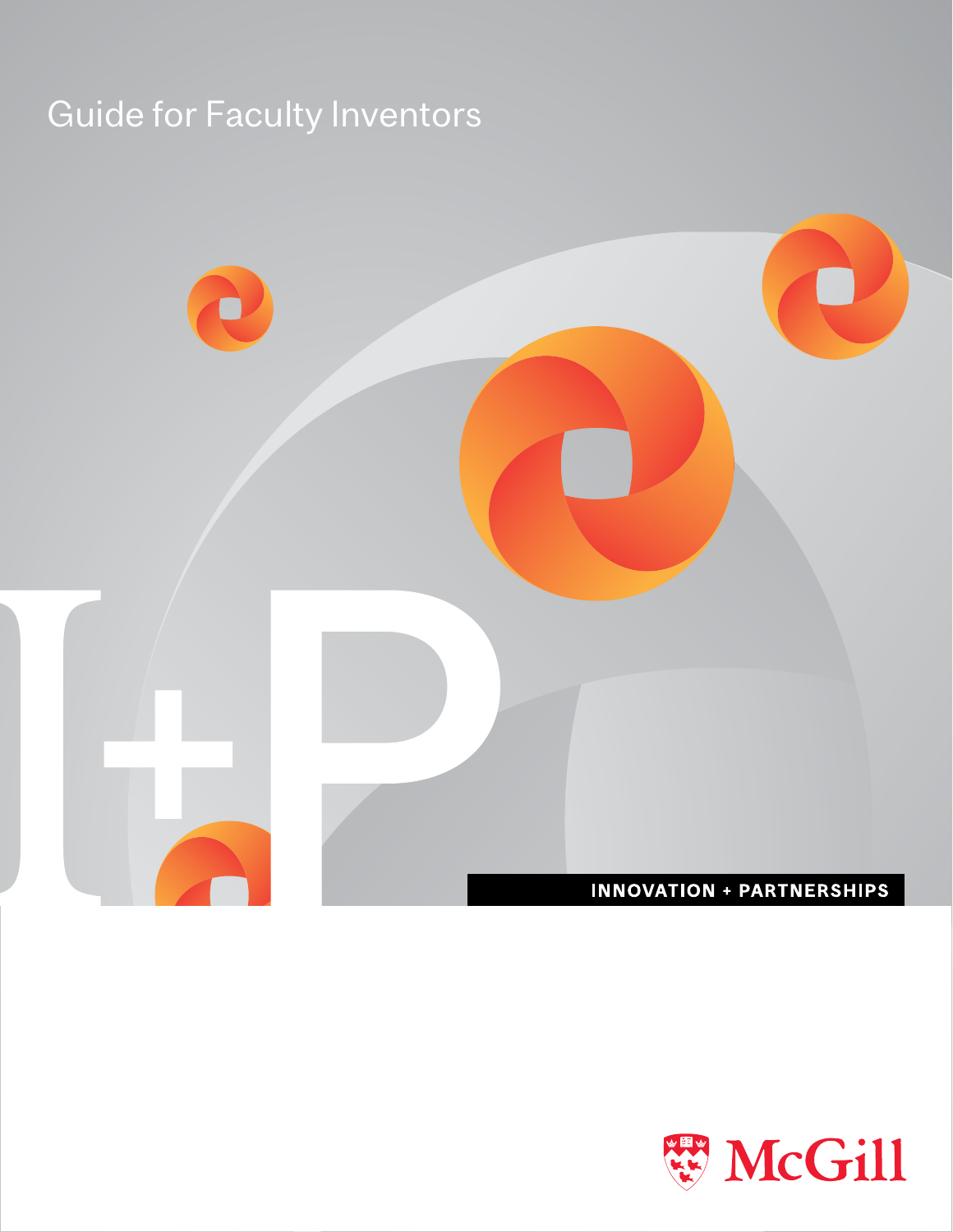# Innovation + Partnerships (I+P)

# **Guide for Faculty Inventors**

| <b>INTRODUCTION</b>                                                     | 5      |
|-------------------------------------------------------------------------|--------|
| <b>TECHNOLOGY TRANSFER AT MCGILL</b>                                    | 6      |
| The Technology Transfer Process                                         | 6      |
| <b>INTELLECTUAL PROPERTY (IP)</b>                                       | 8      |
| What is intellectual property?                                          | 8      |
| If I report an invention, is ITP protected?                             | 8      |
| Who owns what I invent?                                                 | 8      |
| Where can I find McGill's policies related to intellectual property?    | 9      |
| Who owns rights to discoveries I make while I am a consultant for an    |        |
| external organization?                                                  | 9      |
| Do research assistants fall under the policy on inventions and          |        |
| software? What about students?                                          | 9      |
| What constitutes a disclosure?                                          | 9      |
| What is background IP and who owns it?                                  | 9      |
| What is foreground IP and who owns it?                                  | 9      |
| How do I get money from an invention?                                   | 9      |
| <b>REPORTING YOUR INVENTION</b>                                         | 10     |
| Who is an "inventor"? Who is an "author"?                               | 10     |
| Will I be able to publish the results of my research and still protect  |        |
| the commercial value of my intellectual property?                       | 10     |
| May I use material or intellectual property from others in my research? | 10     |
| Will I be able to share material, research tools or IP with others to   |        |
| further their research?                                                 | 10     |
| What rights does a research sponsor have to any discoveries associated  |        |
| with my research?                                                       | 11     |
| What is a report of invention?                                          | 11     |
| Why should I submit an ROI?                                             | 11     |
| How do I know if my discovery is an invention?                          | 11     |
| When should I submit an ROI?                                            | 11     |
| Should I disclose research tools?                                       | 11     |
| Should I file a report of invention on software?                        | $11\,$ |
| How do I submit an ROI?                                                 | 12     |
| Should I list visiting scientists on my ROI?                            | 12     |
| Is an ROI the same as a provisional patent application?                 | 12     |
| I filed a report of invention. What happens next?                       | 12     |
| Why does McGill assess reported inventions?                             | 12     |
| What is involved in an assessment?                                      | 12     |
| What is my role in the assessment?                                      | 12     |
| Based on the outcome of the assessment, what happens next?              | 12     |

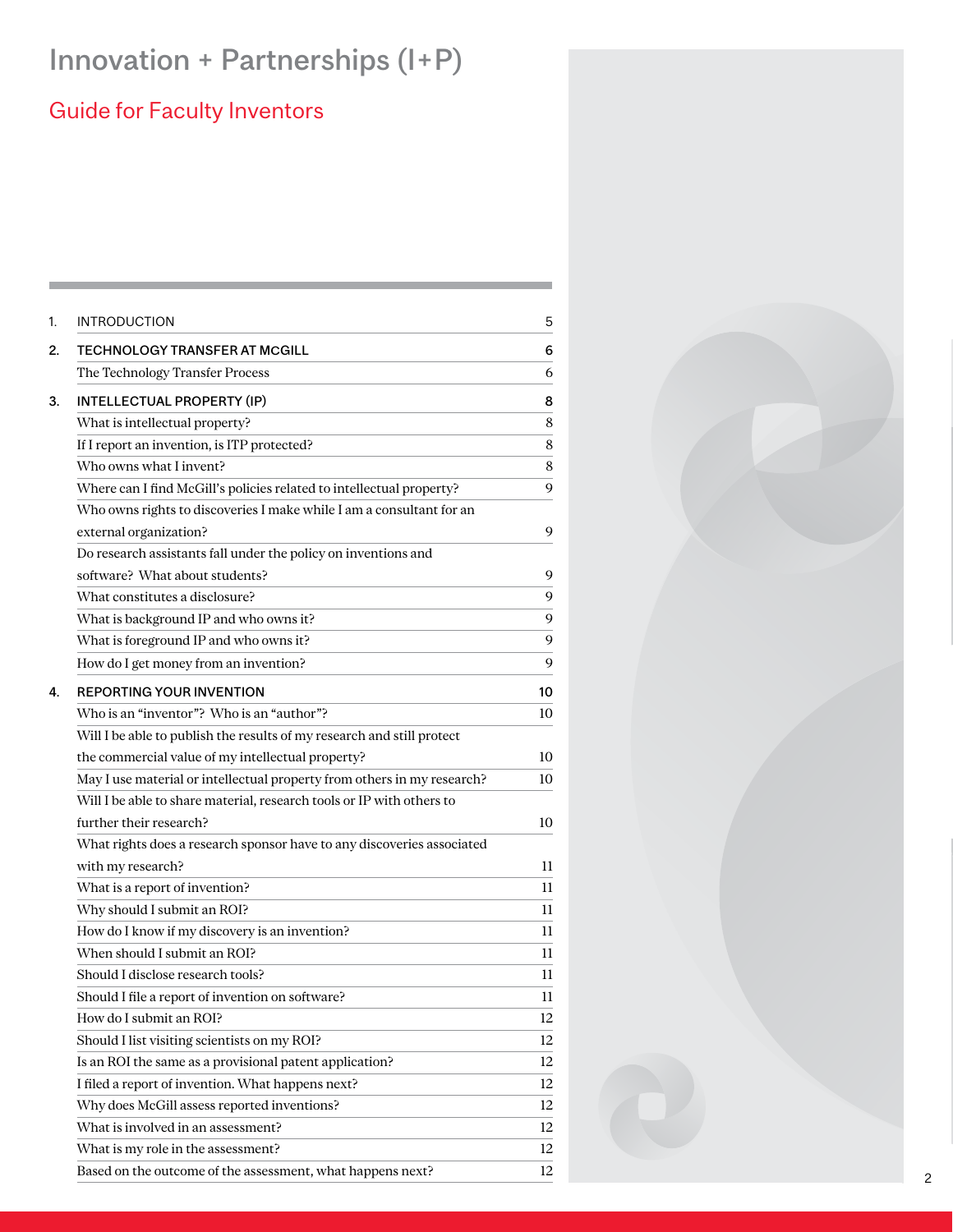| 5. | <b>PATENTS</b>                                                               | 13 |
|----|------------------------------------------------------------------------------|----|
|    | What is a patent?                                                            | 13 |
|    | What types of subject matter can be patented?                                | 13 |
|    | Can someone patent a naturally occurring substance?                          | 13 |
|    | How are patents governed?                                                    | 13 |
|    | What qualifies as patentable subject matter?                                 | 13 |
|    | What if my invention is software? Can it be patented?                        | 14 |
|    | How is an inventor on a patent defined?                                      | 14 |
|    | How does the patenting process work?                                         | 14 |
|    | Who is responsible for patenting at McGill?                                  | 14 |
|    | What is the patenting process and how will McGill support this?              |    |
|    | What are the associated timelines and costs?                                 | 14 |
|    | As an inventor, what role do I play in the patenting process?                | 14 |
|    | What if I publicly disclose my research results before filing?               |    |
|    | Can I still get a patent?                                                    | 14 |
|    | Is a patent like a publication, where the order of the authors relates       |    |
|    | to their contribution?                                                       | 15 |
|    | What is a provisional patent application?                                    | 15 |
|    | What is the next step after a provisional patent application?                | 15 |
|    | If I have a patent in one country, does it protect?                          | 15 |
|    | How long does a patent application stay out of the public domain?            | 15 |
|    | How long does the patenting process take?                                    |    |
|    | How long will my invention have patent protection?                           | 15 |
|    | Why is some intellectual property protected through patenting?               | 15 |
|    | Who makes the decision regarding when to patent?                             | 16 |
|    | Is a licensee required for an invention to go through the patent process?    | 16 |
|    | What if I created the invention with someone from another institution        |    |
|    | or company?                                                                  | 16 |
|    | What does "open source" mean?                                                | 16 |
|    | What is an open source software license?                                     | 16 |
|    | Does making software available through an open source license preclude       |    |
|    | commercialization?                                                           | 16 |
| 6. | <b>COPYRIGHTS AND TRADEMARKS</b>                                             | 17 |
|    | What is a copyright?                                                         | 17 |
|    | How can I learn about McGill's copyright policies?                           | 17 |
|    | How is copyright handled at McGill?                                          | 17 |
|    | What is a trademark?                                                         | 17 |
|    | What do I need to be aware of to pursue the trademark process?               | 17 |
|    |                                                                              |    |
| 7. | THE TECHNOLOGY TRANSFER PROCESS                                              | 18 |
|    | How does the technology transfer group assess my invention?                  | 18 |
|    | What if I disagree with the technology transfer group's assessment about the |    |
|    | commercial potential of my invention? Can I pursue commercialization         |    |
|    | on my own?                                                                   | 19 |
|    | What if I am interested in offering my invention non-exclusively to all      |    |
|    | potential users for the public good?                                         | 19 |
|    | How do we decide whether to commercialize with a traditional or              |    |
|    | an open source license (in the case of software)?                            | 19 |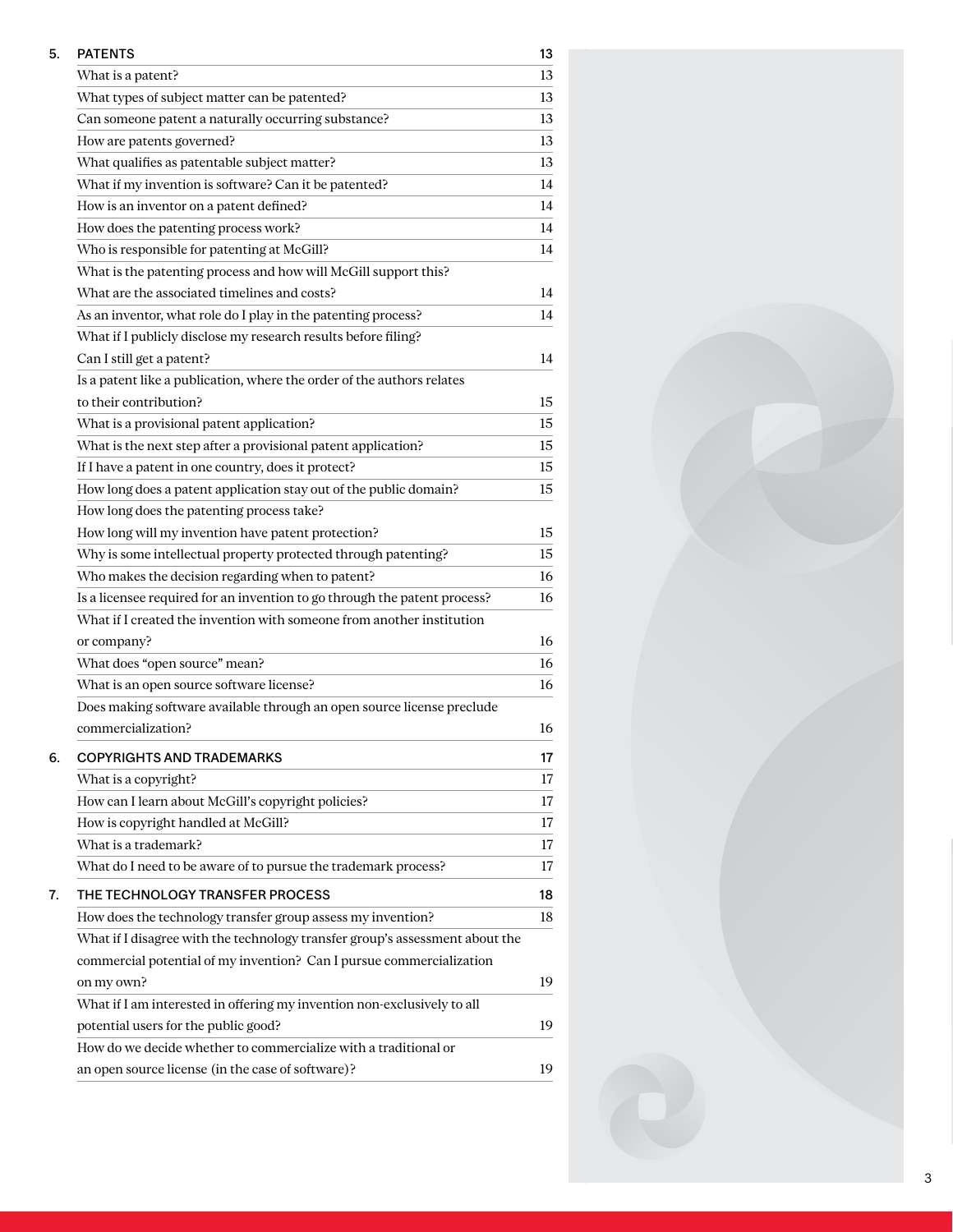| 8.  | <b>COMMERCIALIZATION</b>                                                   | 20 |
|-----|----------------------------------------------------------------------------|----|
|     | What activities constitute commercialization?                              | 20 |
|     | What is the inventor's role during commercialization?                      | 20 |
|     | What revenues are generated for McGill if commercialization is successful? | 21 |
|     | What are royalties and how do they work?                                   | 21 |
|     | What will happen to an invention if the start-up company or licensee       |    |
|     | is unsuccessful? Can the invention be licensed to another entity?          | 21 |
| 9.  | <b>LAUNCHING A START-UP</b>                                                | 22 |
|     | Why create a start-up?                                                     | 22 |
|     | Who decides whether to form a start-up?                                    | 22 |
|     | Where can I find information about support available from McGill and       |    |
|     | its partners for launching start-ups?                                      | 22 |
|     | Where can I get funding?                                                   | 22 |
| 10. | <b>AGREEMENTS</b>                                                          | 23 |
|     | What is a license agreement?                                               | 23 |
|     | How is a licensee selected?                                                | 23 |
|     | How are most licensees found?                                              | 23 |
|     | What can I expect to gain if my IP is licensed?                            | 24 |
|     | What is an option and how do these work?                                   | 24 |
|     | What is the relationship between an inventor and a licensee,               |    |
|     | and how much of my time will it require?                                   | 24 |
|     | How does the technology transfer group market my invention                 |    |
|     | to potential licensees?                                                    | 24 |
|     | What are non-disclosure agreements (non-disclosure                         |    |
|     | agreement, confidential disclosure agreement)?                             | 25 |
|     | What is a material transfer agreement (MTA)?                               | 25 |
|     | What are inter-institutional agreements?                                   | 25 |

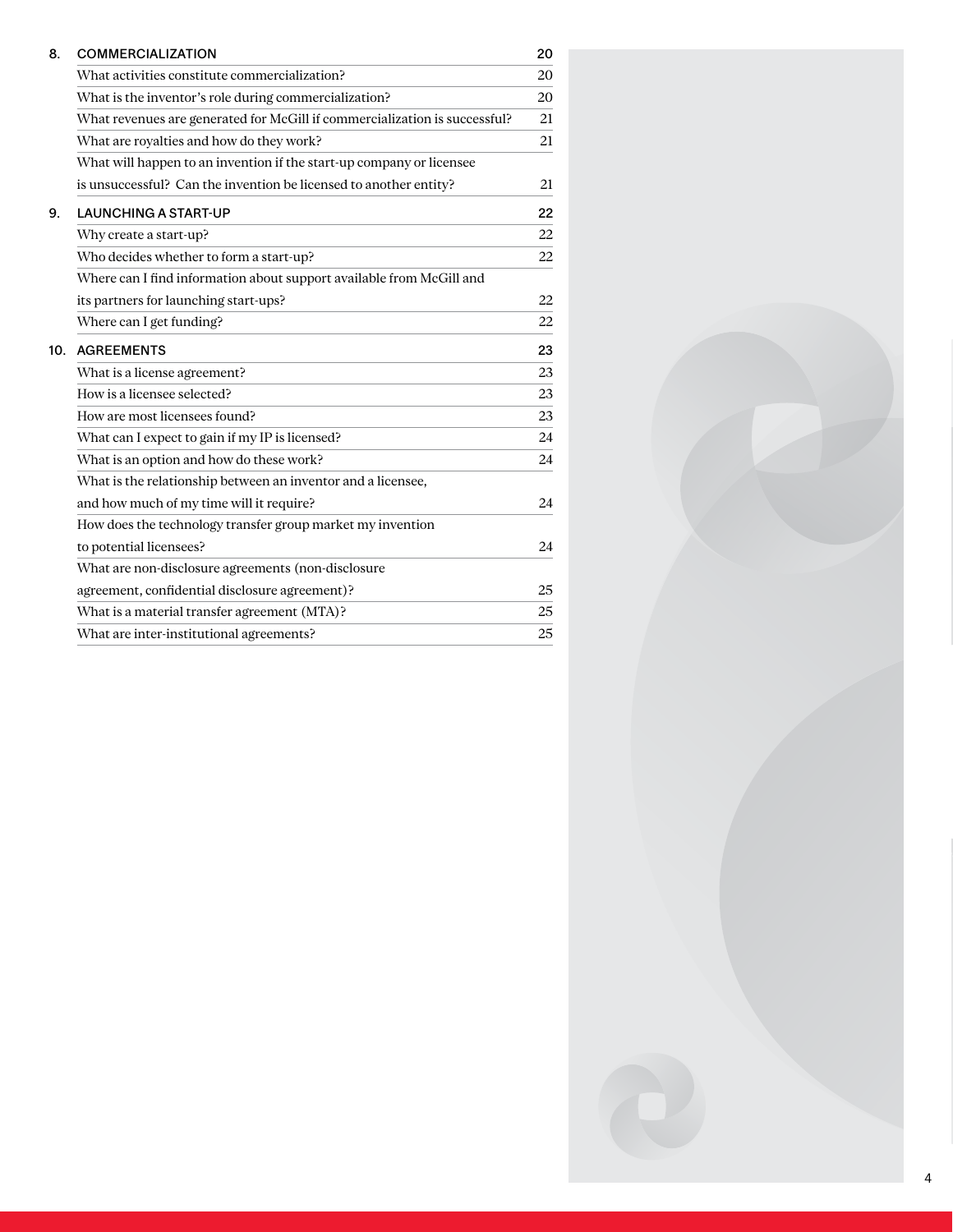#### **INTRODUCTION**

# <span id="page-4-0"></span>1. INTRODUCTION

# The quest for knowledge is, for many academics and researchers, an almost fundamental urge.

It is a passion that unites researchers from all disciplines and fields. However, for certain types of inquiry, there comes a time when it is necessary to move beyond pure knowledge. The value of many great innovations is often only realized when they benefit a large number of people. And achieving benefits outside of university walls is accomplished through a process known as Technology Transfer. Once an idea has been conceived, tested, and proven to work, often the next step is to put that idea into successful practice. This can be done in many ways, including free release into the public domain, partnering with a commercial entity, or starting a company. Each approach has its benefits and drawbacks.

This guide is to help McGill researchers who have developed an idea or an invention, and who are wondering how they can best realize its potential. This guide explains the various steps in the invention declaration process, how to control the Intellectual Property that the invention represents, and how to find partners who can help bring this invention to fruition.

This guide has been prepared by the McGill Office of Innovation + Partnerships  $(I+P)$ , which has the mandate of creating viable routes for transforming research and discoveries into products, processes, and services that benefit society. Our team of specialists, many of whom are patent holders and inventors, is ready to help you bring your concept from the drawing board to use in society.





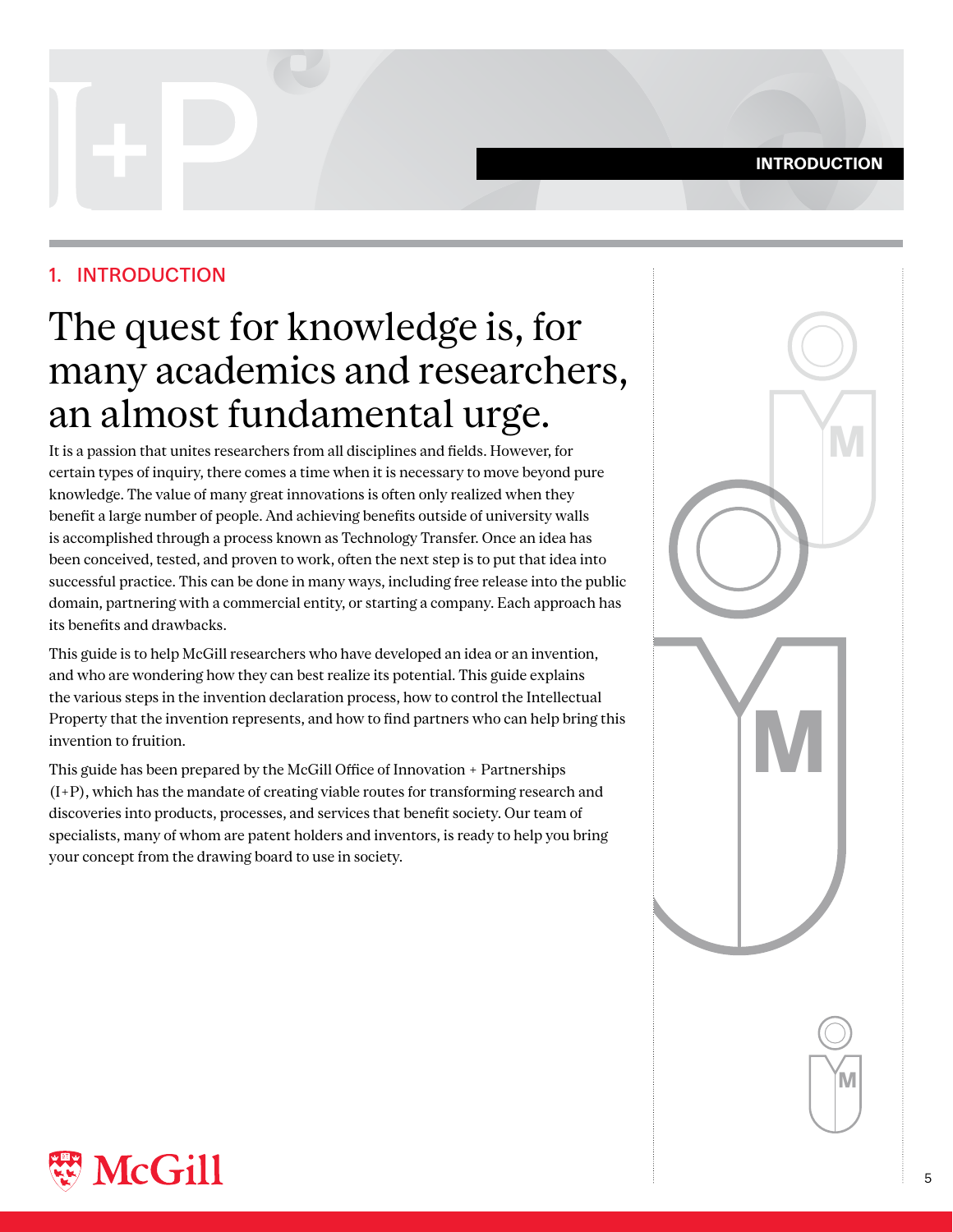#### **TECHNOLOGY TRANSFER AT MCGILL**

# <span id="page-5-0"></span>2. TECHNOLOGY TRANSFER AT MCGILL

At McGill University, we believe that technology transfer is directly aligned with our public mission. The technology transfer team within the Office of Innovation and Partnerships (I+P) works closely with McGill inventors, helping them to navigate the technology transfer process. Our objective is to connect McGill's research outputs - our ideas, technologies, solutions and ventures - to the people and groups who will help them have the greatest impact.

The Technology Transfer Process





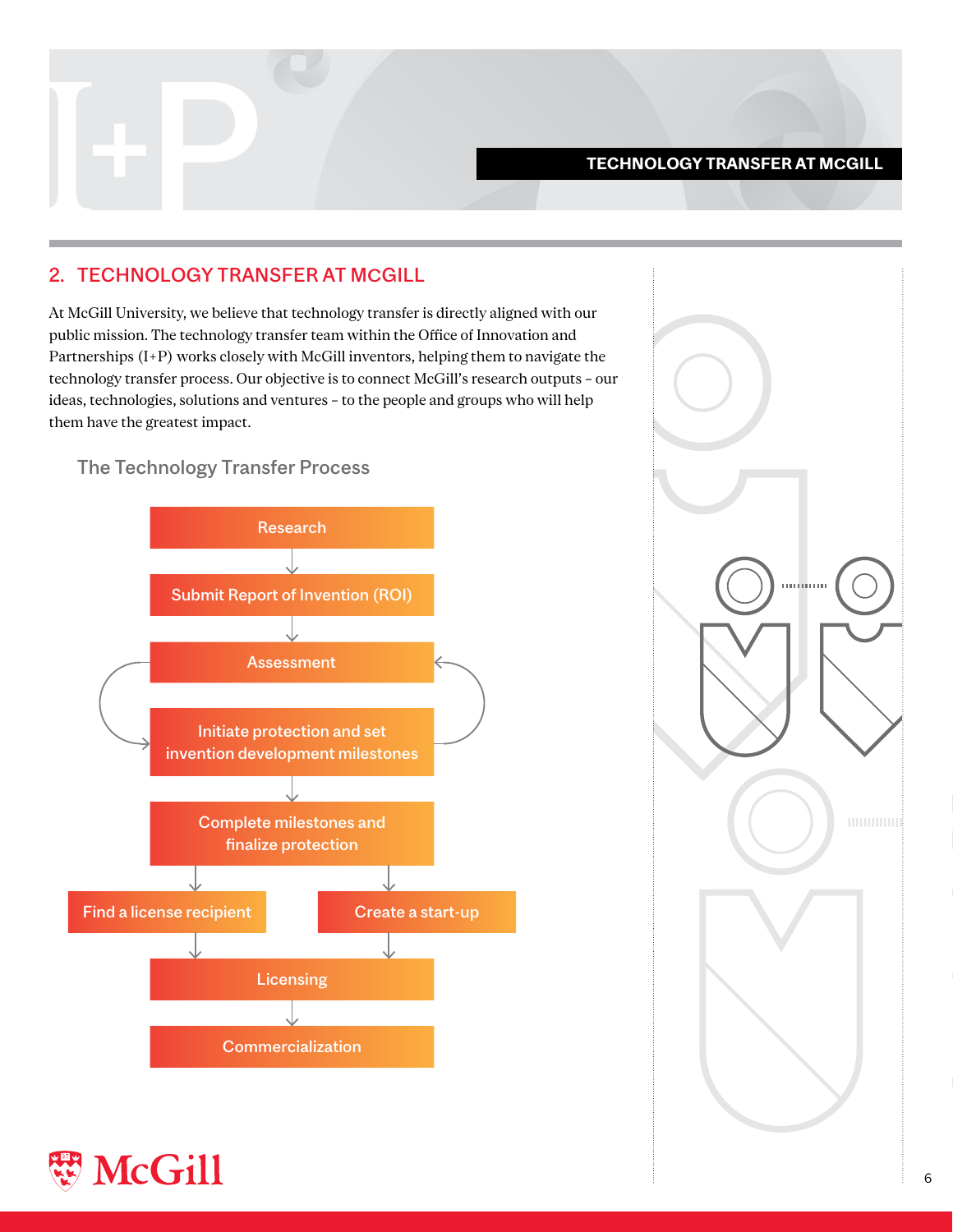#### **TECHNOLOGY TRANSFER AT MCGILL**

affiliated researcher wishes to commercialize an invention, their first step is to submit In a nutshell, McGill's technology transfer process works as follows: When a McGilla Report of Invention (ROI) to I+P via an on-line submission process. Once the ROI is checked for accuracy and completeness,  $I+P$  then assigns a Technology Transfer Manager (TTM) to the invention who will follow the file throughout the intellectual property protection and commercialization process. The TTM will meet with the  $inventor(s)$  to discuss the invention and the next steps in the assessment process.

As part of this process, I+P conducts a preliminary due diligence exercise to ensure the invention is novel and non-obvious, and to determine whether it is likely to have commercial potential. This phase involves a dialogue with the inventor(s).

If I+P determines the invention to be suitable for commercialization, the lead inventor and the TTM discuss and develop an appropriate plan that is tailored to the invention. Where appropriate, the TTM will contract an external patent agent to file a patent application. With an intellectual property strategy in place, the TTM can negotiate non-disclosure agreements, material transfer agreements, options, licenses and other agreements with industry partners to commercialize the invention or to spin off a company from McGill. In addition to these steps, the inventor (s) will need to assign the rights to their invention to McGill (see page 14 for more details).

If the TTM declines to offer university support for commercialization, or the inventors wish to commercialize the technology without university assistance, McGill will transfer its rights to the intellectual property to the inventors. Further information regarding McGill's technology transfer and commercialization process is provided in the sections below.

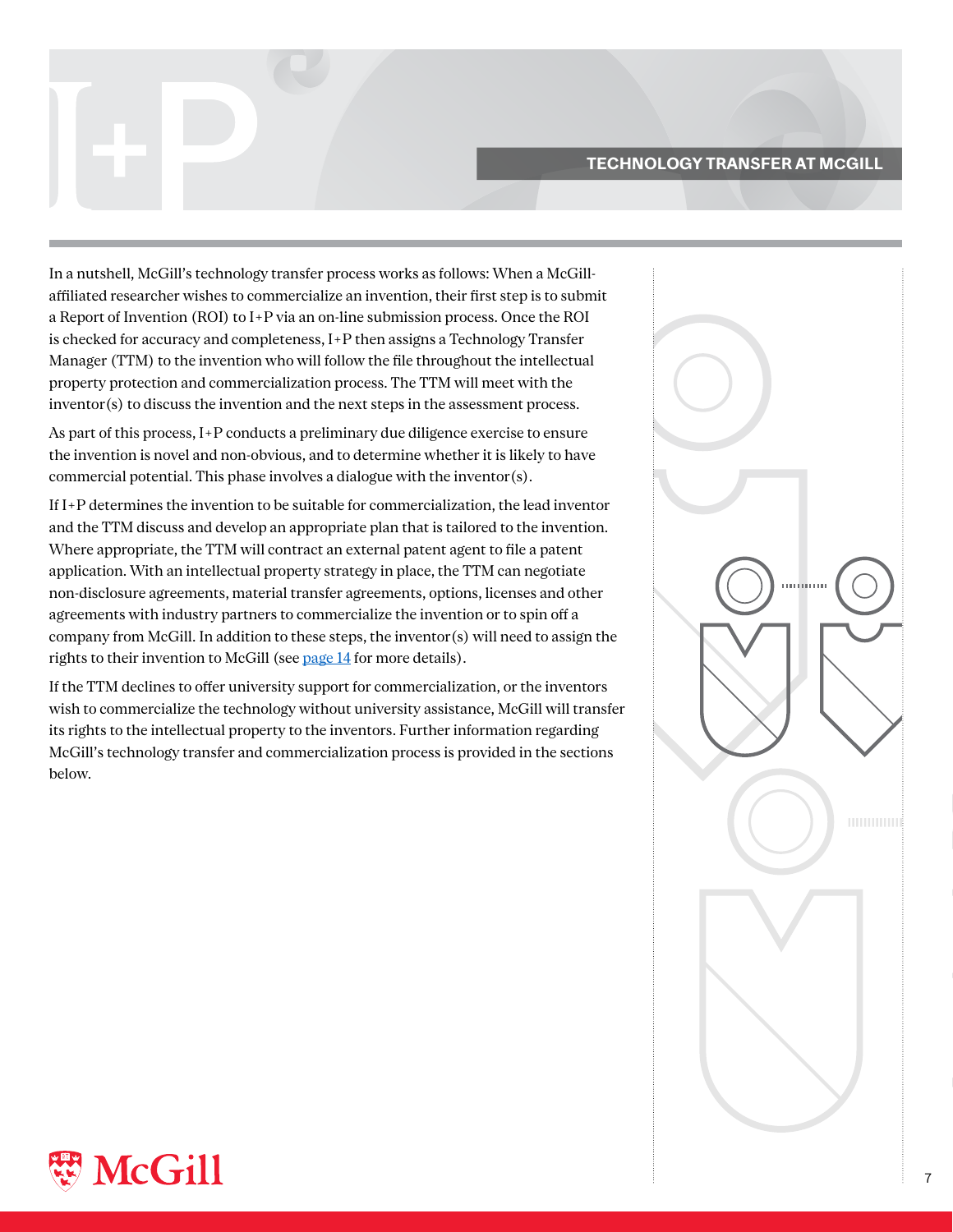#### **INTELLECTUAL PROPERTY (IP)**

# <span id="page-7-0"></span>3. INTELLECTUAL PROPERTY (IP)

#### What is intellectual property?

Intellectual Property (IP) refers to any form of knowledge or expression created with one's intellect and translated into practice. Scientific discoveries, musical, literary and artistic works, computer software, designs, symbols, and names can all be forms of intellectual property. Canadian law defines the forms of statutory protection for intellectual property. Common forms of intellectual property, enforceable and protectable by statute, include copyrights, trademarks, patents, industrial design rights and trade secrets. IP is protected by law, and depending on the type of IP rights owned, the owner is entitled to limit the scope of what others can do with it.

#### If I report an invention, is it protected?

No, an invention is only "protected" when it is under patent, copyright or another form of protection enforceable by statute. Reporting an invention to  $I+P$  initiates the IP protection and commercialization process, but does not provide intellectual property protection.

#### Who owns what I invent?

It depends. In the case of copyright, the author owns the original copyright. In the case of inventions or software, the intellectual property is owned jointly by the inventor $(s)$ and the University. If the University agrees to support the commercialization process, then the inventor(s) assigns their rights to the University, thus allowing McGill to assume the costs and risks of the commercialization process, and to pursue licensing and other agreements. If the inventor (s) wishes to assume the lead in commercializing the technology independently of the University, or if McGill declines to pursue/continue protection and commercialization of the invention, then the University will assign its rights to the inventor(s). In both cases, the University retains the right to use the IP for research or teaching purposes and to share in a portion of the revenue generated.



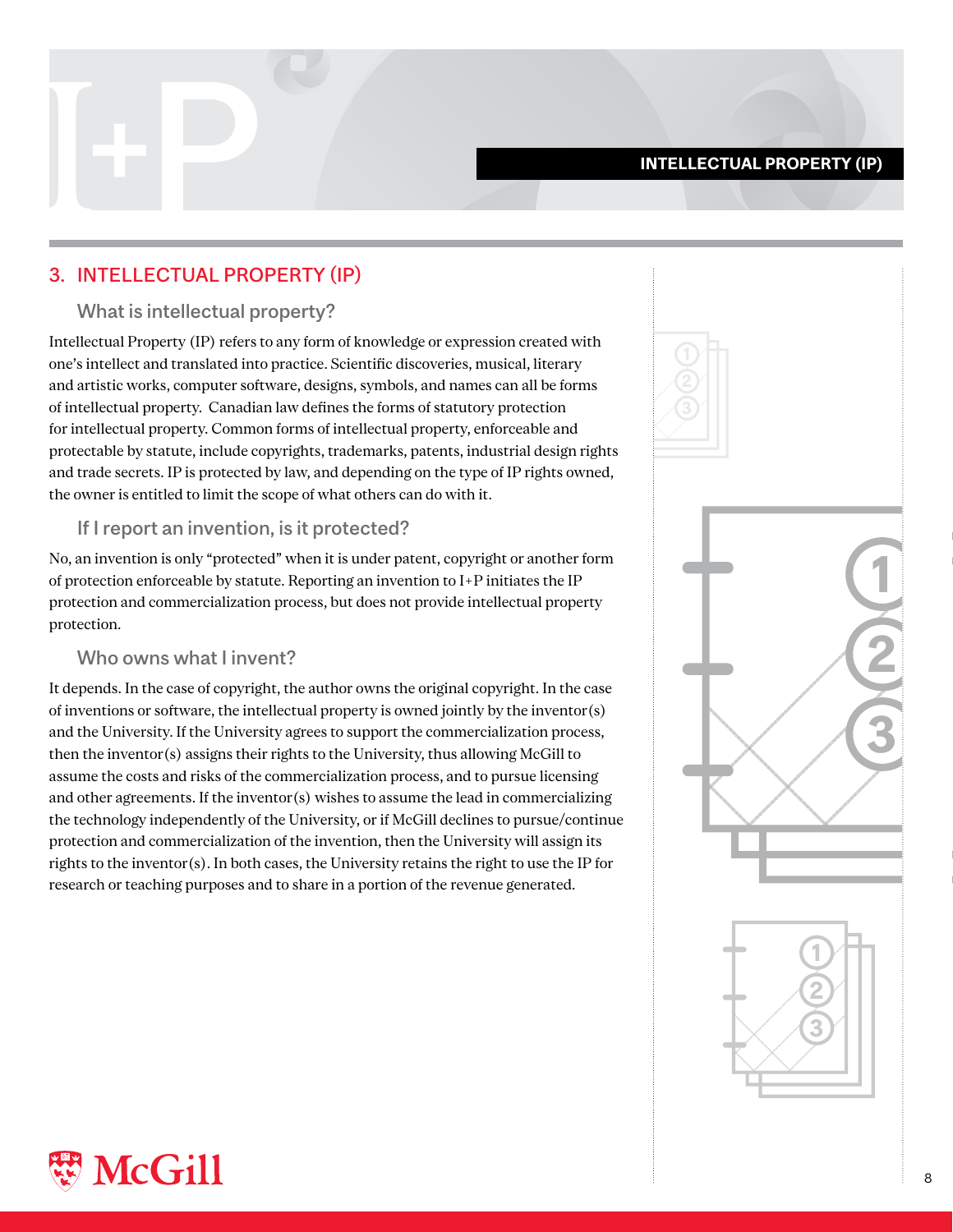#### **INTELLECTUAL PROPERTY (IP)**

<span id="page-8-0"></span>Where can I find McGill's policies related to intellectual property?

You can find the policies on the  $I+P$  website.

Who owns rights to discoveries I make while I am a consultant for an external organization?

When you agree to consult for an external organization for work to be done without the use of McGill facilities, you may be acting outside the scope of your employment at McGill. In such cases, the University would not review your agreement as a matter of course. You should be careful to ensure that your consulting engagements, and any resulting IP implications, are consistent with McGill's policies. I+P can provide informal advice regarding these situations.

### Do Research Assistants fall under the Policy on Inventions and Software? What about students?

McGill's Policy on Inventions and Software states that an inventor can be "any student, employee, or appointee" of McGill, so Research Assistants can certainly be inventors. Students can also fall under the Policy if their work fits into one of the following categories:

- The invention is part of a graduate student's thesis work
- The invention involves activities for which the student is paid by the University
- The invention involves research or coursework that is the subject of an agreement with a third party
- The invention was created, conceived, developed or first reduced to practice with the creative input or inventive contribution of a non-student inventor (such as a professor)
- The invention makes substantial use of University facilities

So inventions created by graduate students generally fall under McGill's Policy on Inventions and Software while inventions created by undergraduate students usually do not. If there are questions about whether an invention or an inventor falls within the Policy, please speak to  $I+P$ .

#### What constitutes a disclosure?

The publication of Masters and PhD theses, articles, scholarly writings, and oral or written content presented as lectures, at conferences or seminars outside of McGill, or in the presence of non-McGill attendees that make reference to your discovery, all constitute disclosures. Other displays of your work, including conference poster sessions, also constitute a disclosure. Presentation or discussion of your research within McGill when there are only McGill personnel present, such as at lab meetings, do not constitute disclosures. Similarly, grant applications or publications under review are not considered disclosures as reviewers are subject to confidentiality agreements with the funding agencies or journals.

# What is background IP and who owns it?

Background IP refers to any intellectual property that has been developed prior to the start of a project and is owned by each respective party/person.

#### How do I get money from an invention?

You can earn money by commercializing your invention through a license agreement or by launching a start-up company. Net revenues from commercialization are shared between the inventor and the University. An explanation of how net revenues are divided appears in a later section of this document.

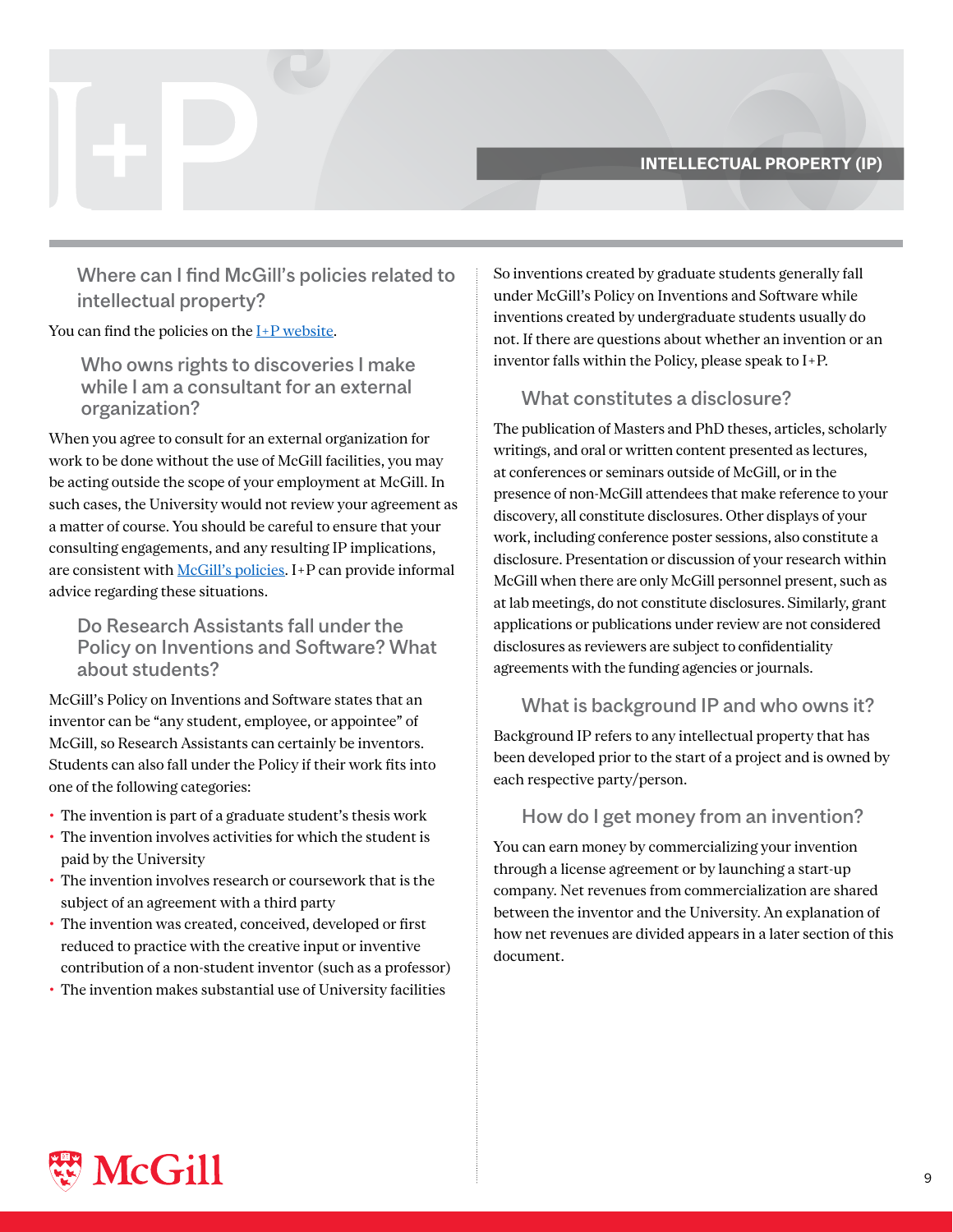#### **REPORTING YOUR INVENTION**

# <span id="page-9-0"></span>**4. REPORTING YOUR INVENTION**

#### Who is an "inventor"? Who is an "author"?

An "inventor" is the individual who conceived the invention, or someone who contributed to its conception. According to McGill's Policy on Inventions and Software, an inventor is any student, employee, or appointee of the University, whether academic or administrative and support staff, or any physical person, such as a Visiting Professor, working or doing research at or under the auspices of the University, who satisfies the applicable statutory requirements of inventorship. This also applies to creators of software. An "author" is anyone from the above-defined group who has written or created a "work". (see section  $6$  on Copyright for what defines a work)

# Will I be able to publish the results of my research and still protect the commercial value of my intellectual property?

This is possible, but publishing can limit the opportunity to protect your invention, therefore properly timing publication is crucial. It is best to consult with a TTM to get advice on how to proceed well ahead of the time you plan to disclose your invention.

# May I use material or intellectual property from others in my research?

Yes. The I+P Office can help you to acquire material from others through a Material Transfer Agreement (MTA). If your research using this material should result in a potential invention disclosure, it is important to also disclose the material or intellectual property you made use of in order to determine if any other parties have a claim on the rights to the invention or datasets.

# Will I be able to share material, research tools or IP with others to further their research?

Yes, please contact I+P in order to discuss the best mechanism prior to sharing your .material



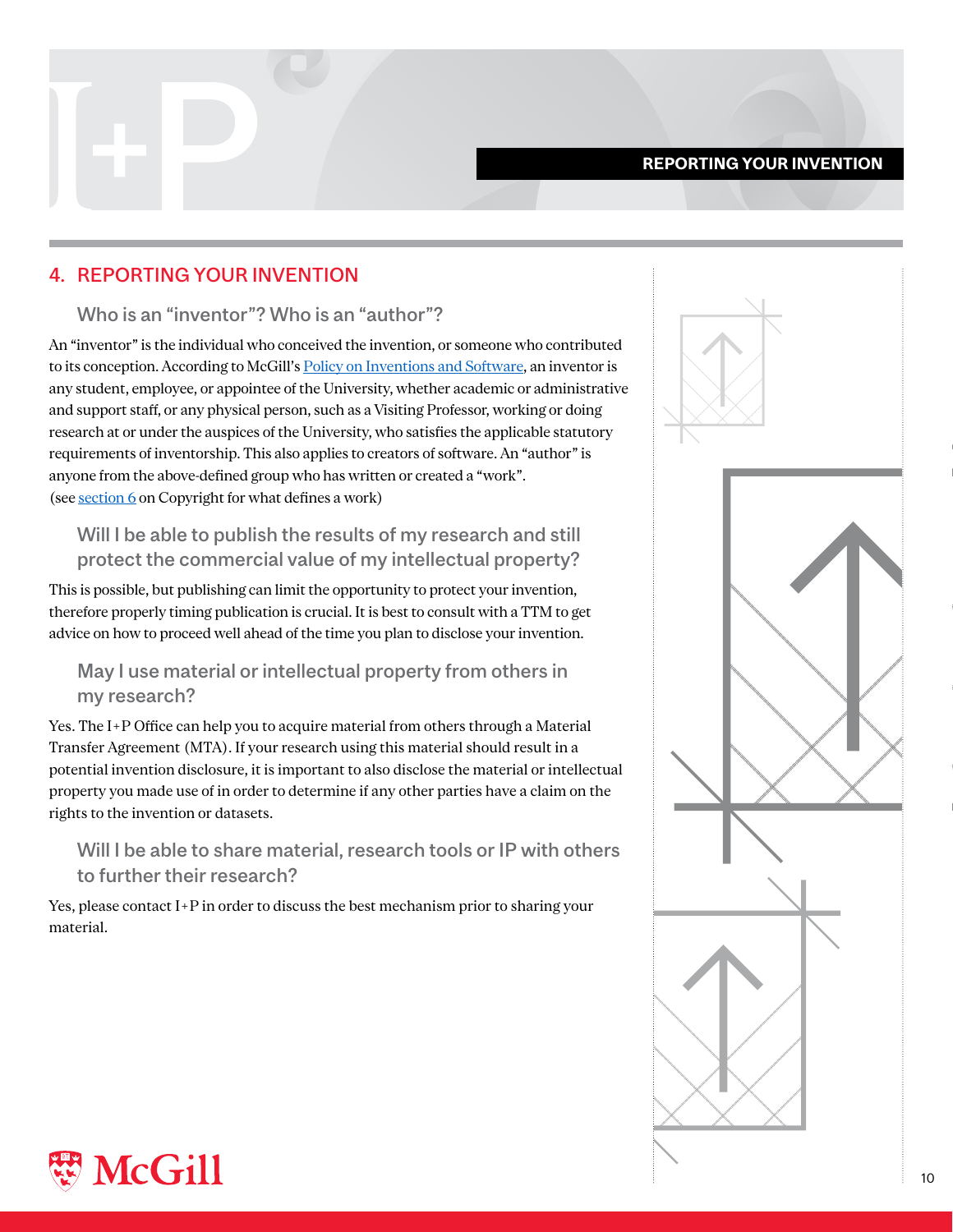# <span id="page-10-0"></span>What rights does a research sponsor have to any discoveries associated with my research?

Research sponsored through contracts and grants from the private sector are increasingly common and are encouraged by funding agencies as a vehicle for fostering partnerships to exploit mutual strengths. If research is being conducted under an agreement with a company, the publication of research outcomes may be subject to some conditions, such as providing a reasonable delay for publication in order to apply for IP protection. In addition, sponsors may be granted some rights in the resulting IP, such as an option or license. The research contract should include clauses addressing ownership of results and inventions as well as any right to review publications. It's best to consult  $I+P$  to make sure you're clear on what conditions apply to your sponsored .research

# What is a Report of Invention?

The first step to disclosing an invention is to complete an on-line Report of Invention (ROI) submission. This begins the process of evaluating the disclosure in order to assess its commercial potential. Note that the ROI is not a patent application and does not provide any protection to your invention.

# Why should I submit an ROI?

The commercialization of research outcomes is an important objective not just for researchers, but for most public and private funding programs as well. It is a well-recognized way of promoting knowledge mobilization and transfer. It can also be very rewarding, with potential benefits to society, the economy and the environment at large. As well, the Policy on Inventions and Software states that inventors are required to disclose any inventions or software they wish to develop for commercial purposes. Note that inventor  $(s)$  are not obliged to seek commercial development of their work, and may simply seek to publish or otherwise disseminate it.

# How do I know if my discovery is an invention?

If you have an idea for an invention that you feel can solve a significant problem or could have significant value, you are encouraged to get in touch with  $I+P$  to discuss its commercial potential. Licensing is only one among a number of options, and I+P can discuss all the commercialization options with you.

# When should I submit an ROI?

You should complete and submit an ROI when you feel that you have discovered something unique with potential commercial or social value, and that is supported by data, functioning prototypes or some other form of validation. This should be done well before you publish (ideally at the time when you complete a manuscript) or present your discovery. Once a public disclosure is made about the nature of your discovery or invention, your options for protecting it or patenting are severely restricted.

# Should I disclose research tools?

Research tools, like cell lines, mouse models, vectors, antibodies, or other materials used as "tools" in the research process, do not necessarily need to be protected by patents in order to be licensed for commercialization, but should be disclosed. As long as they have not been widely distributed before they are licensed, research tools could generate revenue without requiring any patent protection.

# Should I file a ROI on software?

According to the McGill Policy on Inventions and Software, intention to commercialize any invention, including software, must be reported. While we might not assume responsibility for commercializing all new software, content, databases, apps, and websites that are reported, we may be able to point you in the right direction so that you can commercialize them .yourself

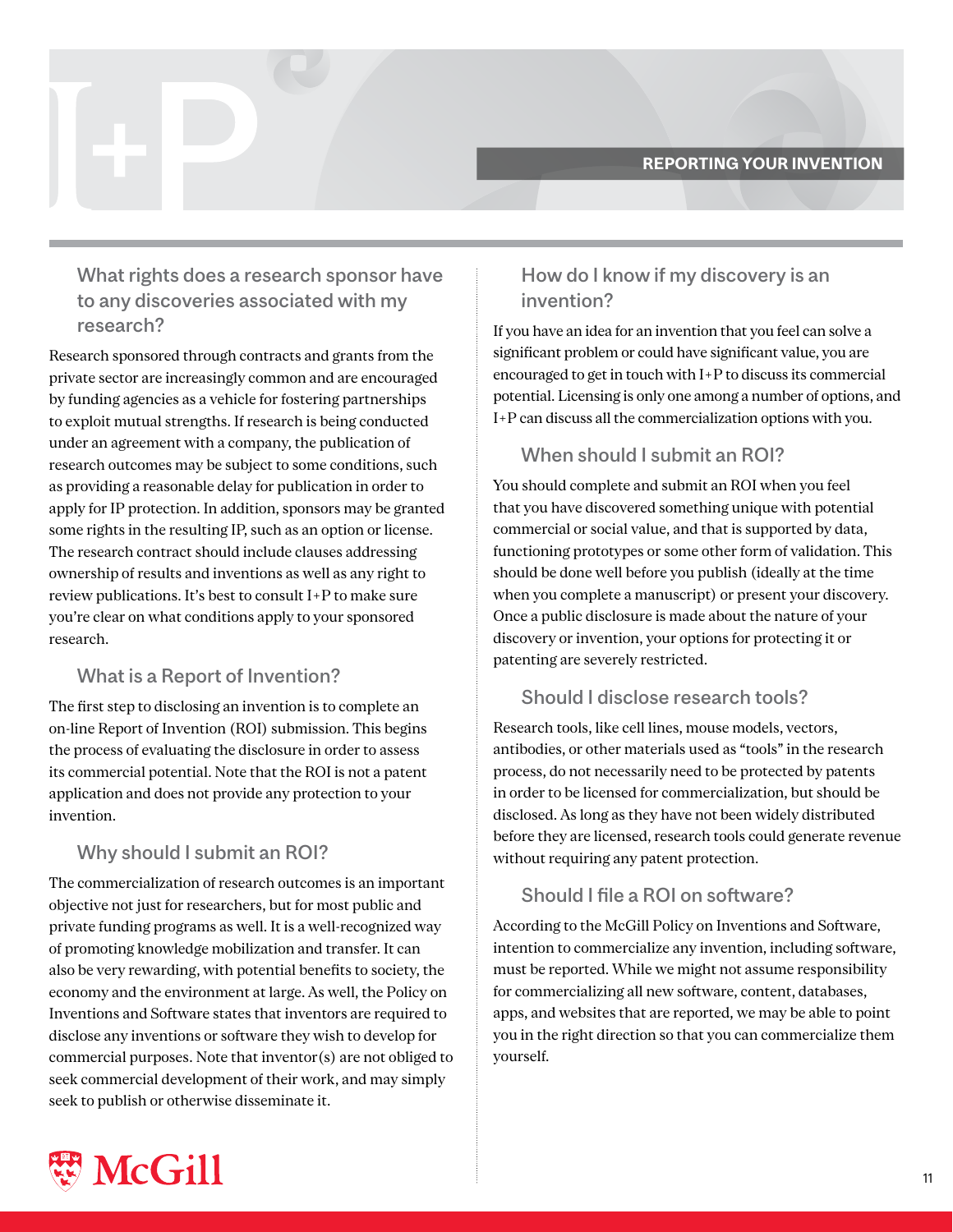#### **REPORTING YOUR INVENTION**

### <span id="page-11-0"></span>How do I submit a ROI?

The Report of Invention form must be submitted electronically through an on-line process.

# Should I list Visiting Professors/Scientists on my ROI?

Your ROI should list all the individuals who contributed to the ideas leading to a discovery, even if they are not affiliated with McGill.  $I+P$  will help determine how these individuals will be treated. It is advisable to discuss all collaboration partners related to the invention with  $I+P$  prior to filing the ROI to understand the implications for the future of the invention.

# Is a ROI the same as a provisional patent application?

No, these are two entirely separate documents and processes. See the section below on provisional patent applications.

#### I filed a ROI. What happens next?

A successfully submitted Report of Invention initiates a process, as described in the Guidelines to the McGill Policy on Inventions and Software, which might lead to protection and commercialization of your invention. I+P will examine your ROI for completeness following its submission as an online disclosure. If any information is missing, the inventors must complete the missing information, otherwise the ROI will be returned to the inventors. Once the ROI is complete and has been accepted,  $I+P$  will perform an initial review with the inventors using preliminary review questions. After a positive initial review,  $I+P$  will perform a due diligence review, including patentability and merchantability assessments that will result in a mutually agreed development plan.

#### Why does McGill assess reported inventions?

Before devoting financial, physical and human resources, McGill needs to determine whether a technology is free from third party rights and has commercial potential, and if the invention should be protected via patent or copyright.

# What is involved in an assessment?

The tools typically used in an assessment include:

- Market study
- Intellectual property search
- Review of previous disclosures
- Discussion of potential partners
- Potential path to market (licensing versus a start-up)
- Identification of any licensing barriers

#### What is my role in the assessment?

The researchers play a key role in the assessment, as they have the deepest knowledge of the invention and may have already received external feedback on the technology. Some specific contributions include:

- Provide a list of publications, grants, and disclosures
- Have companies already been contacted about this technology? Have they contacted you?
- Participate in patent searches and review prior art to assist in determining novelty and non-obviousness
- Declare any conflicts of interest

# Based on the outcome of the assessment. what happens next?

If the assessment is positive, the invention will move to the next phase of the technology transfer process, where the strategy for protecting and commercializing the technology will be developed as part of the development plan. If the assessment is negative, the invention will be declined by  $I+P$ . If desired, McGill's rights in the technology can be transferred to the inventors so they can pursue commercialization on their own, as described in the Policy on Inventions and Software.

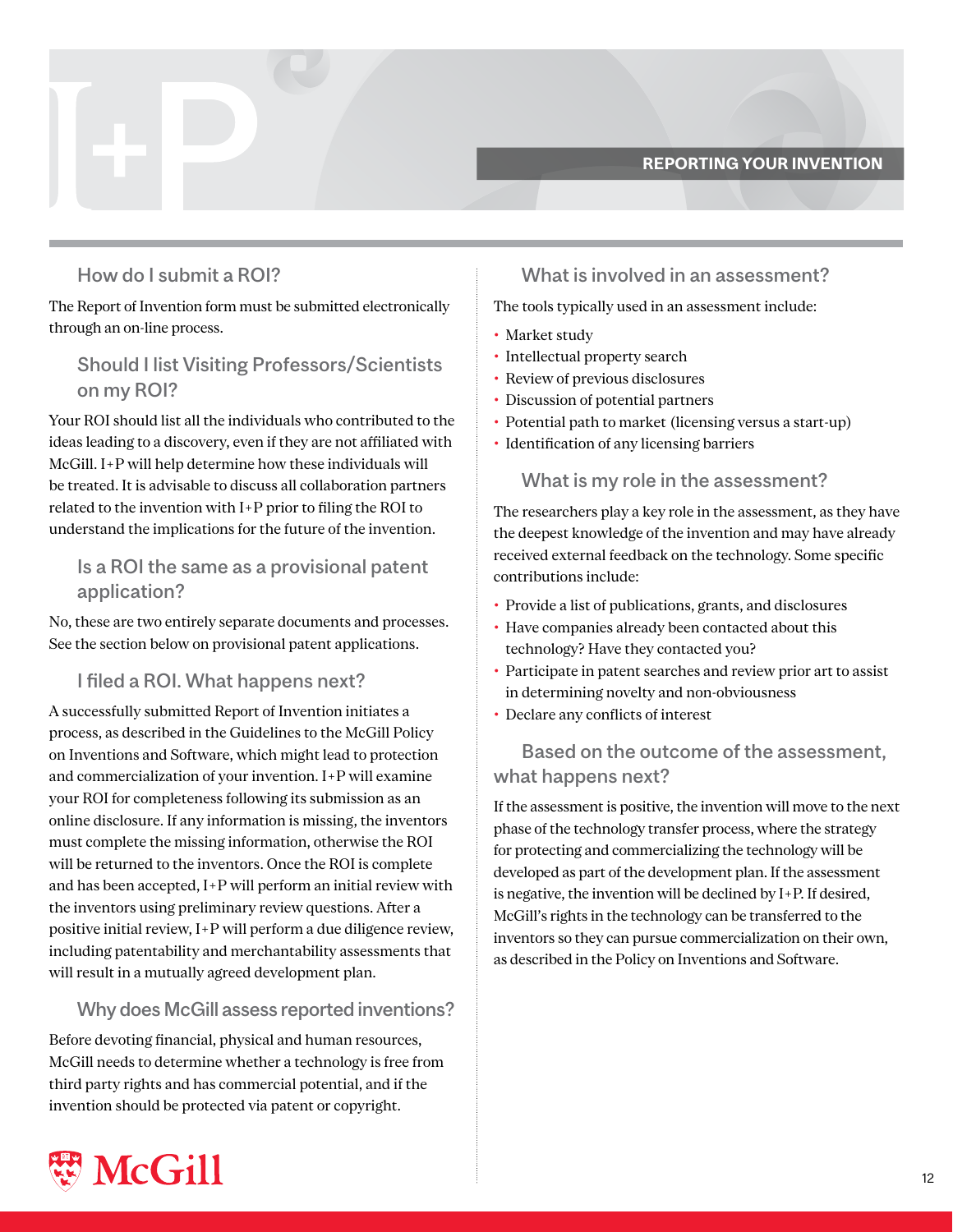# <span id="page-12-0"></span>**5. PATENTS**

#### What is a patent?

A patent gives the patent owner the right to exclude third parties from making, using, selling, and importing the protected invention. It is important to note that the "right to exclude" is essentially a defensive measure. It does not necessarily authorize the owner to practice a technology, if the technology is linked to another patent  $(s)$  owned by a third party. A patent is created by inventors and granted to the owner, or assignee, of the patent. An assignee may license or assign the patent rights to other parties.

#### What types of subject matter can be patented?

An invention can be patented if it meets all three of the following criteria:

- It must be novel (first in the world).
- It must be useful (operational and functional).
- It must show inventive ingenuity and be non-obvious to someone of average skill in the field.

#### Can someone patent a naturally occurring substance?

No, not in its natural state unless it has never before been isolated or known. Alternatively, a variation of a naturally occurring substance may be patentable if an inventor is able to demonstrate substantial non-obvious modifications that offer significant advantages in using the variant.

#### How are patents governed?

Each country governs their own patents. In the United States, the United States Patent and Trademark Office (USPTO) is the federal agency that administers patents on behalf of the U.S. government. The equivalent organization in Canada is the Canadian Intellectual Property Office (CIPO). These organizations employ patent examiners skilled in all technical fields in order to appraise patent applications. These offices also issue copyright and trademark registrations.

# What qualifies as patentable subject matter?

Patentable subject matter includes processes, machines, compositions of matter, articles of manufacture, and methods, specifically the ones that leave an indication in the final product so that a method patent can be enforced. However, each jurisdiction has its specific restrictions.



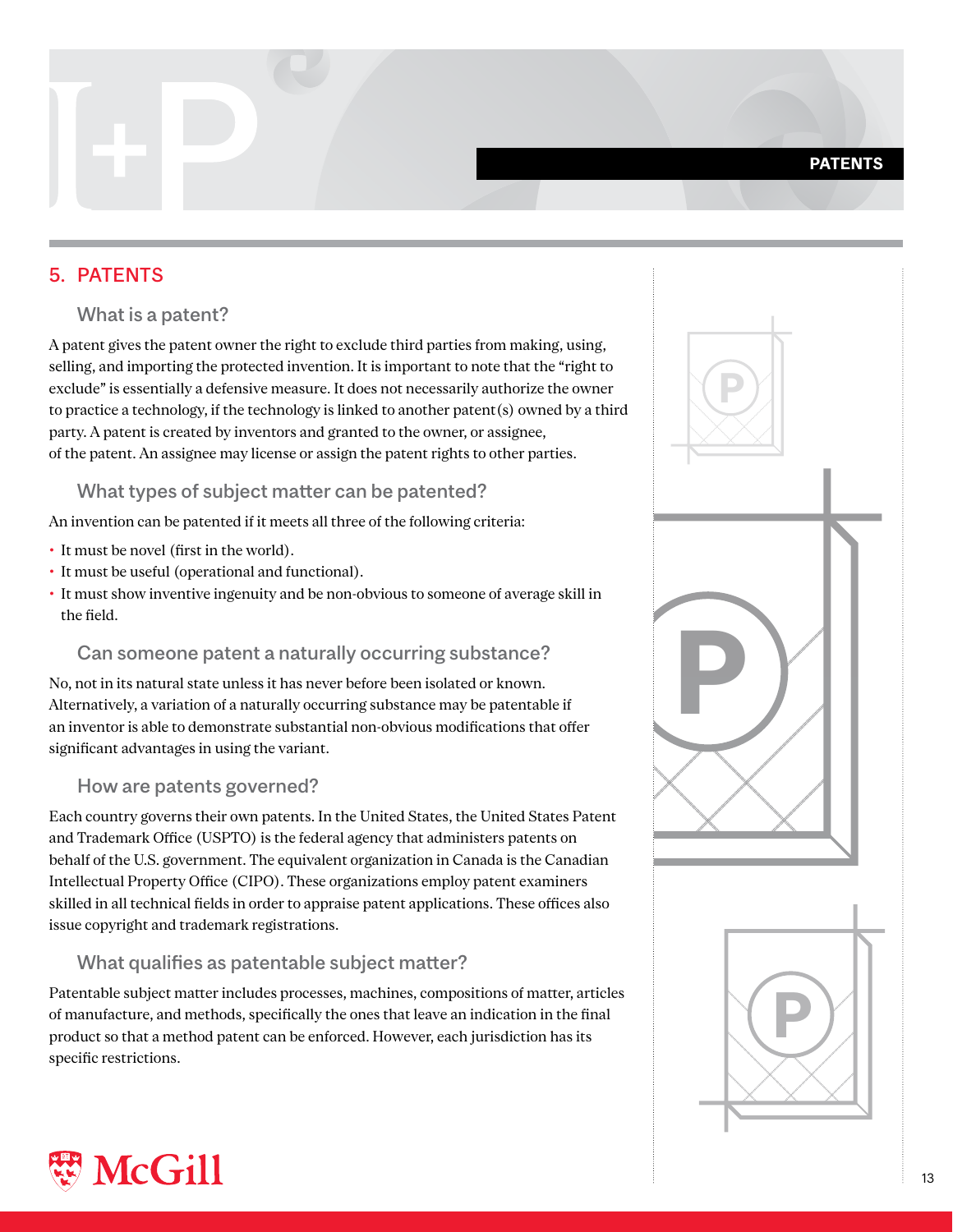# <span id="page-13-0"></span>What if my invention is a software? Can it be patented?

Software can possibly be patented, but it is challenging. Formulae and algorithms are generally not patentable, so a careful review of software and its functionality must be completed. Additionally, we have been successful commercializing software without any patents and given the time to market for software products, the technology may be obsolete before the patent is issued.

# How is an inventor on a patent defined?

The only country (jurisdiction) defining an inventor by law is the United States, where an inventor is a person who conceptualized the invention as described in the claims of a patent application. As the claims may be changed during prosecution of the application, even the inventors can change. Inventorship is best confirmed by the patent agent prosecuting the application. Monetary contribution to making the invention is not sufficient to be considered an inventor.

#### How does the patenting process work?

Patent agents draft, file, and support the prosecution of patent applications. After filing a utility patent application, the patent agents and the patent examiners of the patent agencies exchange arguments regarding the validity of the claims of the application as filed and as they might relate to so-called "prior art", which is anything that has been published before. The communication sent by the patent agency is referred to as an " office action". If the claims become "allowable", the examiner agrees to issue a patent.

# Who is responsible for patenting at McGill?

I+P is responsible for patenting technology where McGill has the lead for commercialization in accordance with the Policy on Inventions and Software. I+P staff themselves do not draft patent applications, but work with external patent specialists in different technology areas. Inventors work with the patent agents in drafting the patent applications and responses to worldwide patent offices.

# What is the patenting process and how will McGill support this? What are the associated timelines and costs?

In the event that the decision is made to pursue IP protection (patenting may not be necessary, as in the case of software or copyright materials), a TTM can assist you with the process. Generally, this includes an initial assessment by a TTM, a preliminary search of the existing patent landscape, a preliminary search of the market potential and competition, and a review by the manager. If it is decided that IP protection is warranted, then a patent filing will be prepared and submitted. In these cases, McGill provides the funds necessary to pursue patent applications, and looks for other funding sources to support these costs as well. Timelines can vary, so it's best to get in touch with  $I+P$  to discuss your specific case.

# As an inventor, what role do I play in the patenting process?

When an application is filed, inventor  $(s)$  have to transfer the rights to the patent application to the University in an "Assignment". During prosecution, inventors have to provide:

- 1) All publications referenced in the application for the "Information Disclosure Statement", which is essential for the enforceability and validity of the issued patent
- 2) Input to defend the technical aspects of the invention against the prior art

# What if I publicly disclose my research results before filing? Can I still get a patent?

Publishing or presenting your invention before submitting a patent application has an impact, and may prevent a patent filing. I+P would like to know about your invention before you publish, lecture, present posters, abstracts, website descriptions, posts on social media, submit research proposals or theses, or offer the invention to a third party.

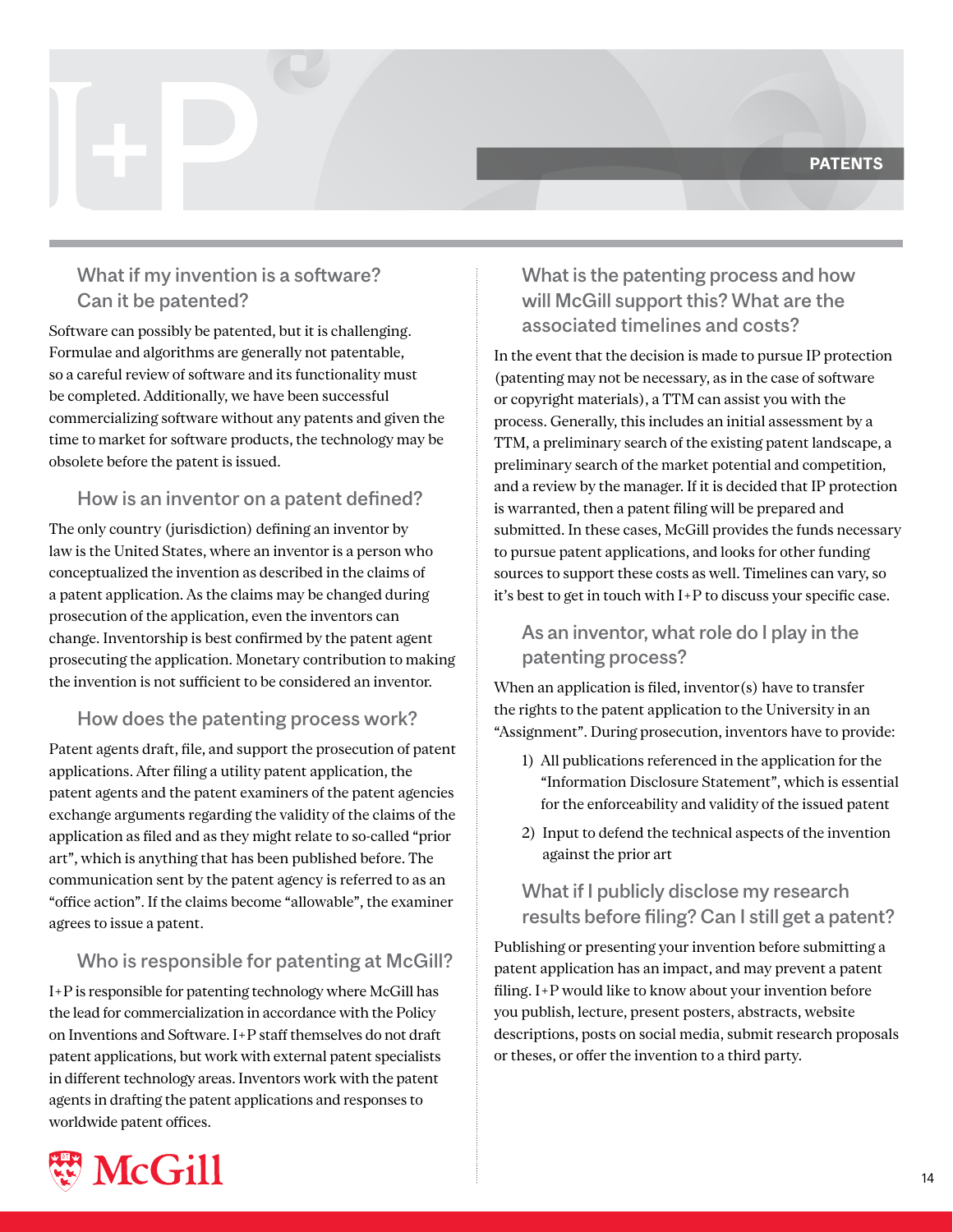# <span id="page-14-0"></span>Is a patent like a publication, where the order of the authors relates to their ?contribution

A patent application is not like a publication. There is no distinction between inventor contributions on a patent application. Furthermore, the criteria for being named an inventor on a patent are different than being named an author on a publication.  $I+P$  can help you determine inventorship for your technology.

# What is a provisional patent application?

Since most patents are awarded on a "first-to-file" basis, a provisional patent application allows the inventors to preserve their patent rights as early as possible, and buys time for the submission of a more complete application. A provisional patent application is recognized globally, so starting the patenting process with a provisional application can still allow for worldwide patent applications, as long as there are no prior disclosures. The advantages of a provisional patent application are that it still preserves patent rights, postpones costly patent prosecution, and allows for the addition of new examples. It provides the inventors with twelve months' time to further refine their development plan before having to file a non-<br>provisional application.

# What is the next step after a provisional patent application?

After a provisional patent application, you can apply for a foreign patent through the Canadian Intellectual Property Office under the Patent Cooperation Treaty (PCT), or directly to the patent office of the foreign country concerned.

The World Intellectual Property Organization (WIPO) in Geneva administers the PCT application and provides a standardized international filing procedure that is shared by Canada's principal trading partners, including the United States, China, Japan, and most of the European community. Under the PCT, it is possible to file for a patent in over 150 member countries through a single application filed in Canada.

# If I have a patent in one country, does it protect me everywhere?

Patents in one country do not protect patent holders from patent infringement in other jurisdictions. Therefore, the patent holder may need to obtain patents in other countries. Note that the costs to apply for and maintain patents varies significantly between countries, and some countries require the application to be translated into the local language. Each country has its own patent laws, so it is best to consult with I+P in order to determine a patenting strategy that makes sense for your invention.

# How long does a patent application stay out of the public domain?

The content of US provisional applications and their subsequent US utility or PCT filings is published 18 months after the initial priority date. After that date, the application and all documents related to its prosecution are publicly .available

# How long does the patenting process take? How long will my invention have patent protection?

The length of the patenting process depends on the backlog of the patent agencies, the response periods of the applicants, and the comprehension of the technology by the examiners. Once a patent is issued and all maintenance fees are paid, it is normally valid for 20 years from the initial filing date.

# Why is some intellectual property protected through patenting?

Commercial partners, such as licensees, have to commit substantial investment to develop your invention to a marketable product. A patent offers them a monopoly. Due to the financial investment and time requirements to obtain a patent, not all inventions can be patented. As well, not all inventions require patent protection to be commercialized.

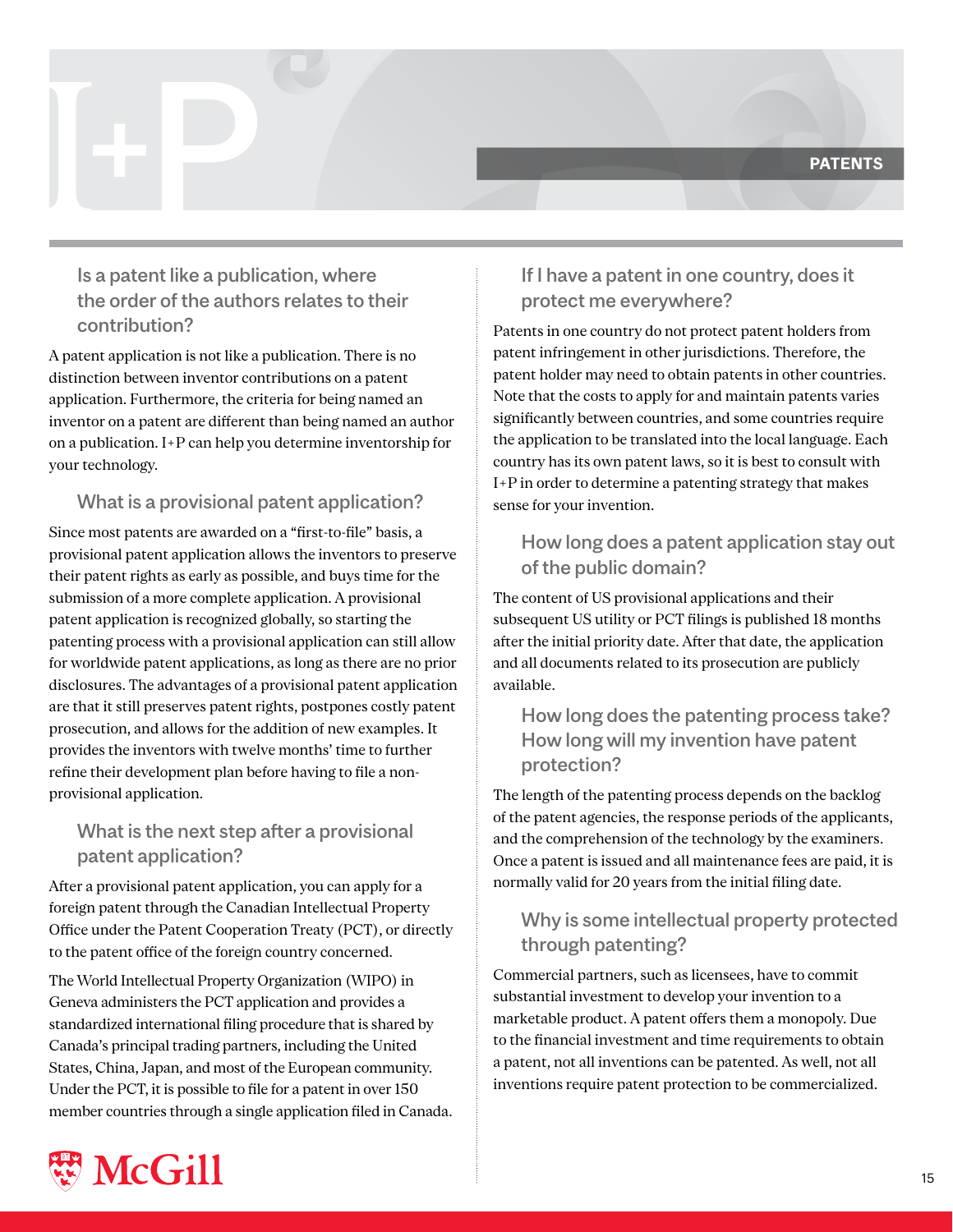# <span id="page-15-0"></span>Who makes the decision regarding when to patent?

I+P will review the recommendations provided in the due diligence report and work on the development plan together with the inventor(s). The decision to patent will be part of this process and  $I+P$  will make a recommendation as to whether to file a patent application. If the inventor  $(s)$  are in disagreement with the patenting decision, they can pursue a dispute resolution process or ask that the rights to the invention be transferred to them such that they can subsequently pursue patent prosecution and commercialization of the invention .themselves

# Is a licensee required for an invention to go through the patent process?

I+P may file a provisional patent application before a licensee has been identified. After entering into an exclusive license to the technology and the associated IP, the licensee pays the patenting expenses. However, I+P will stop prosecution at decision points identified in the development plan, especially if no parties show interest in licensing the invention.

# What if I created the invention with someone from another institution or ?company

These could be joint inventions and should be clearly identified as such in the Report of Invention disclosure.  $I+P$ will negotiate an inter-institutional agreement between the parties in order to establish the rights and responsibilities of each party.

# What does "open source" mean?

Open source generally refers to software which can be freely used. modified or distributed.

# What is an open source software license?

An open source license is a type of license that allows the software source code to be shared and used by others. There are two general approaches for these licenses: permissive and "copyleft". A permissive license has very few restrictions on how the source code can be used, modified and shared. Commercial activities are also permitted. The two most widely used licenses are the Berkeley Software Distribution (BSD) and the MIT Open source license. The other approach is a copyleft license which requires the subsequently modified source code to be made freely available as well, in other words, share and share alike. The most popular version of the copyleft license is GNU General Public License. More details are available here http://opensource.org/licenses.

# Does making software available through an open source license preclude ?commercialization

Not necessarily, it depends on the business model. Since the software source code is freely available, it is somewhat unlikely that you will find a buyer willing to pay for this same source code. However, if the business model is to provide services, a viable business is still possible.

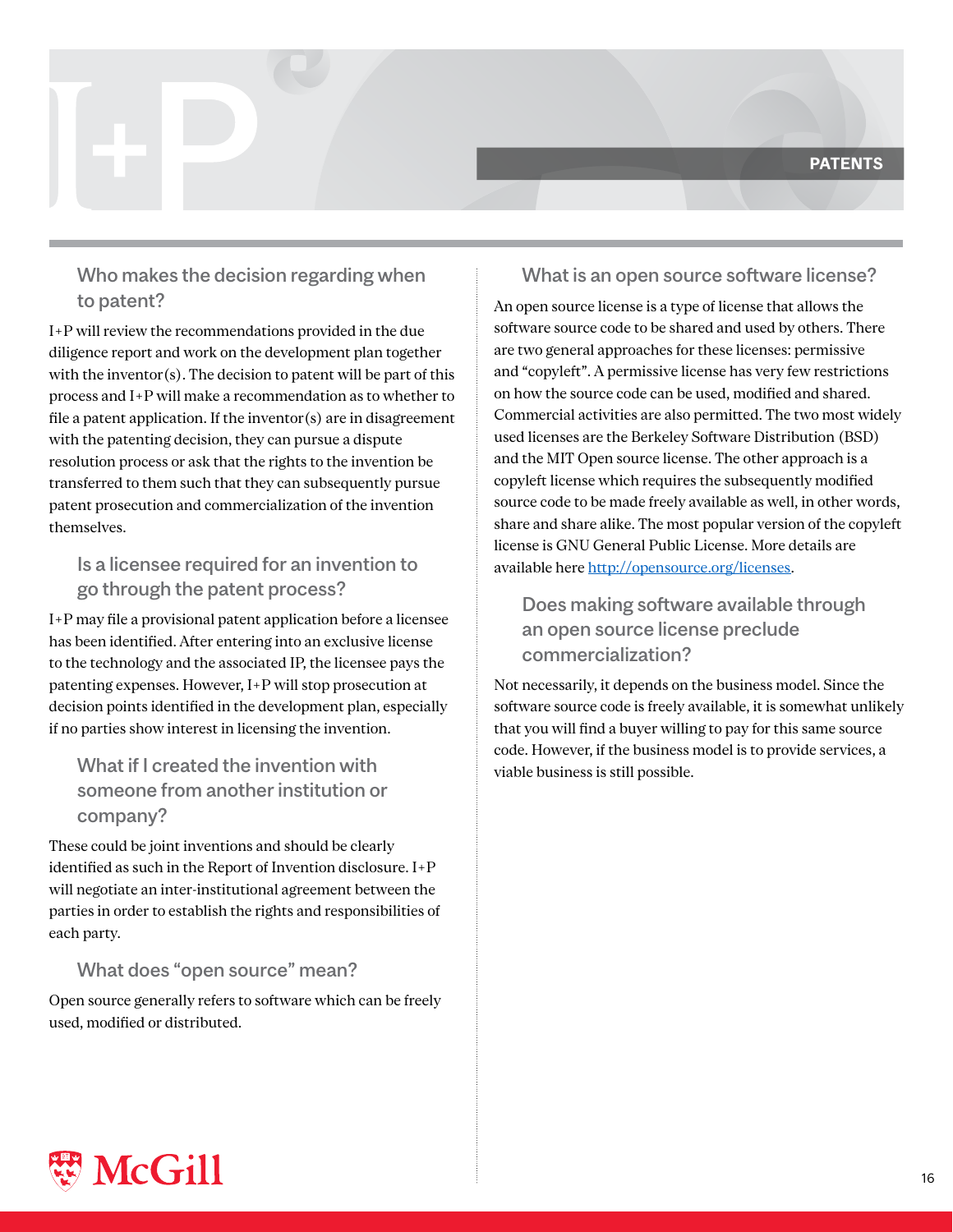#### **COPYRIGHTS AND TRADEMARKS**

# <span id="page-16-0"></span>6. COPYRIGHTS AND TRADEMARKS

#### What is a copyright?

A copyright is the exclusive right to prevent others from making copies of an original work for an extended period of time. For instance, the owner of a copyright can prevent others from reproducing, distributing, performing in public or publishing the original expression of an idea, be it a literary, musical, dramatic or artistic work, or computer software. Any original literary, dramatic, musical or artistic work, or computer software, is automatically protected by copyright the moment it is created. When a work is created and/or stored in electronic format, the electronic version of the work is also protected by copyright. For McGill employees, the University is automatically granted a non-exclusive license to use for academic purposes any works produced during the course of your employment at the University.

How can I learn about McGill's copyright policies?

McGill's Policy on Copyright covers copyright issues.



### How is copyright handled at McGill?

Once a work is fixed in some form, the author automatically owns copyright to the work in that form. This is subject to the following exceptions:

- The work was created as a result of research sponsored by a third party pursuant to a written agreement with the University, wherein copyright is determined by specific terms of the agreement
- The work was created pursuant to a formal agreement with the University, wherein copyright is determined by specific terms of the agreement
- The work contains software as the primary constituent. In such cases the work will be treated as software under the Policy on Inventions and Software
- The work is covered by a collective agreement, wherein copyright is determined by the specific terms of the collective agreement

The author is entitled both to determine how the work is to be disseminated and to keep any income derived from the work. If an author wants to disseminate a work with the assistance of McGill, he or she may contact  $I+P$ . If  $I+P$  agrees to assist with the dissemination of the work, the University will receive a portion of any revenues generated.

#### What is a trademark?

According to CIPO, "trademarks may be one or a combination of words, sounds or designs used to distinguish the goods or services of one person or organization from those of others in the marketplace. Trademarks come to represent not only the actual goods or services, but also the reputation of the producer. As such, trademarks constitute valuable intellectual property."

What do I need to be aware of to pursue the trademark process?

I+P does not get involved in the process of filing a trademark.

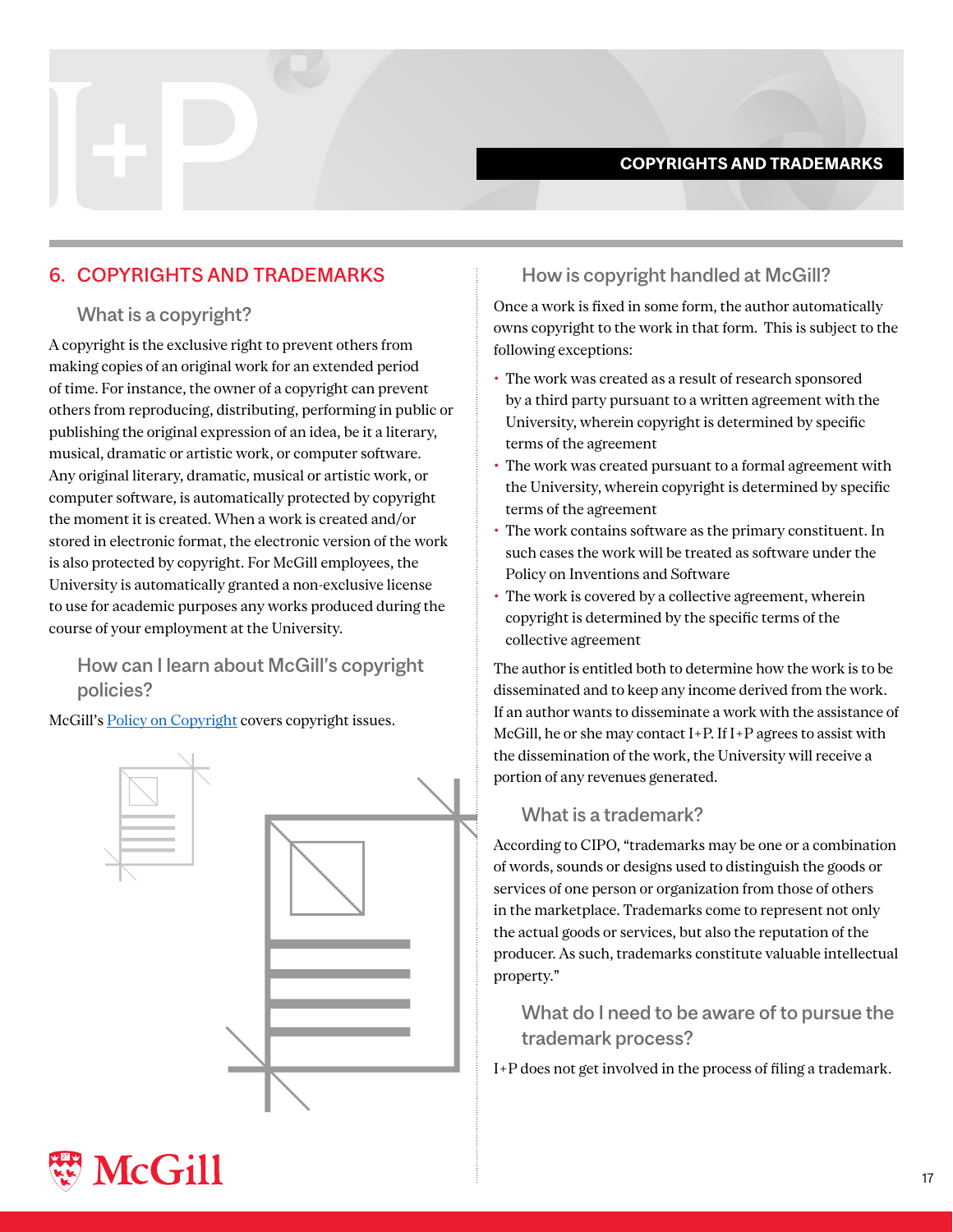#### **THE TECHNOLOGY TRANSFER PROCESS**

# <span id="page-17-0"></span>**7. THE TECHNOLOGY TRANSFER PROCESS**

I+P's technology transfer team is composed of specialists in science, business development, entrepreneurship, commercialization and technology mobilization. The team supports knowledge and technology transfer, and serves the needs of all of McGill's Faculties and affiliated hospitals.

#### How does I+P assess my invention?

Generally speaking, I+P's technology transfer team seeks to engage researchers in informal, on-going discussions during their research endeavours to help identify potential inventions proactively. Once a Report of Invention is submitted to  $I + P$ , this initiates a phased assessment process.

- The first phase is to ensure that no third party has rights to the technology and then to conduct a review of the scientific and patent literature surrounding the invention to determine if there has been any previous work that could make your invention ineligible for protection.
- Intellectual pursue is to determine whether it is appropriate to pursue intellectual  $\cdot$ property protection, usually in the form of a patent or copyright, and particularly whether such protection could be enforced. High litigation potential is generally seen as a deterrent to pursuing IP protection.
- The third phase involves analyzing market conditions to determine:
	- Whether your invention meets a significant market need
	- Who the key players are in the market
	- What other similar or related products are available or in development

With these phases complete, the TTM will work closely with you to create an appropriate development plan, and will discuss the options for licensing the technology. Typically, the inventor has a choice between licensing the technology or creating a startup company.

You and your TTM will work to develop the invention and review progress at key milestones, such as stages in the patenting process. The decision about whether to proceed with commercialization or not will involve several "go, no-go" decisions, including:

- Likelihood of commercial success
- Strength of the potential patent claims and their enforceability
- Openness of the market
- Cooperation of the inventor



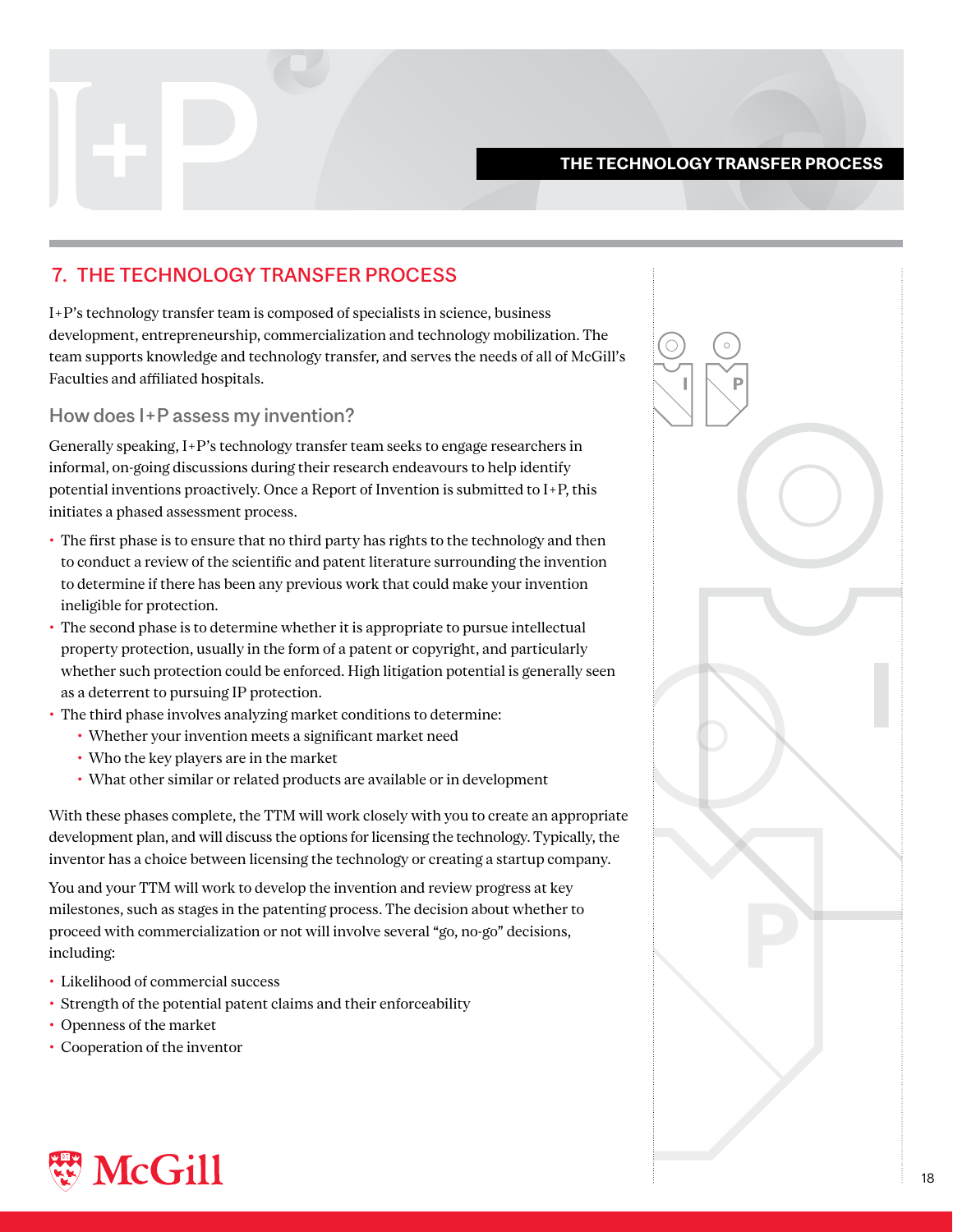#### **THE TECHNOLOGY TRANSFER PROCESS**

<span id="page-18-0"></span>What if I disagree with I+P's assessment about the commercial potential of my invention? Can I pursue commercialization on my own?

Yes, you can opt to pursue commercialization on your own if  $I+P$  has decided not to participate in the commercialization of your invention. You can also indicate up front that you wish to commercialize your invention yourself without any assistance from the University. In this case, the University can assign its rights to the inventor (s) which will allow them to pursue commercialization activities without McGill's input. This is covered in section 6.3 of the Policy on Inventions and Software.

# What if I am interested in offering my invention non-exclusively to all potential users for the public good?

This is part of the academic freedom enjoyed by all McGill researchers. Inventions must be reported solely if the inventor(s) want to see them commercialized. This is clearly stated in Policy on Inventions and Software (Section 6.2). It is your right to decide if you want to share your discoveries with the world without pursuing commercialization.

# Can I still commercialize my software if it was developed under an open source license?

Using open source software imposes limitations that have to be taken into consideration when thinking about commercialization. I+P can offer guidance in this regard.

| $\circ$<br>Ŝ<br>P<br>l |  |
|------------------------|--|
|                        |  |
|                        |  |
|                        |  |
|                        |  |
|                        |  |
|                        |  |
| $\frac{1}{2}$          |  |

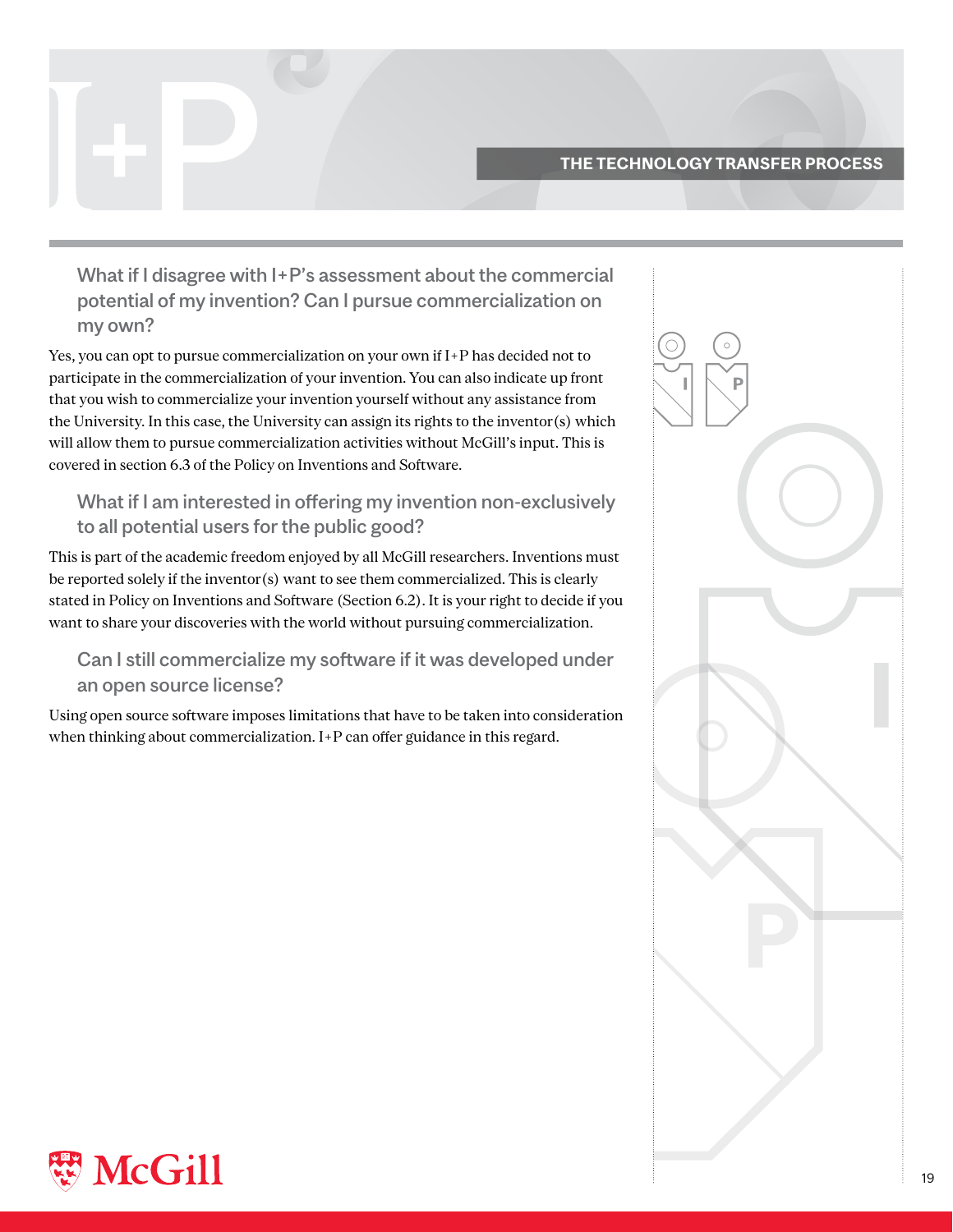#### **COMMERCIALIZATION**

### <span id="page-19-0"></span>8. COMMERCIALIZATION

#### What activities constitute commercialization?

Once the invention is reported to  $I+P$  and assessed for its commercial potential, commercialization activities include:

- Intellectual property protection, potentially including patent applications or copyright
- Marketing of the technology via public disclosures (Note that these should be done after the intellectual property protection has been established)
- Identifying and contacting companies for discussions regarding their commercial interest in the invention
- Negotiating agreements with the companies, including non-disclosure agreements, Material Transfer Agreements, memoranda of understanding, options, or licenses

I+P's technology transfer team will work with you to tailor the process to the specifics of each invention and commercial opportunity.

#### What is the inventor's role during commercialization?

The role of the inventor(s) during the commercialization process is to work with  $I+P's$ technology transfer team to identify potential partners and be the technical resource in discussions with commercial parties. Companies will be contacted to gauge their interest in obtaining rights to the invention, and the inventor  $(s)$  are required to provide the necessary technical knowledge. It is not uncommon for the inventor (s) to have already established contact with interested companies or to be contacted directly by companies seeking access to their technology. In such instances, I+P should be brought in as soon as possible to support the commercial portion of these discussions.

In addition, inventors play a key role during prosecution of patent applications by providing their technical knowledge to reply to any objections that may be raised by the patent office's examiners.



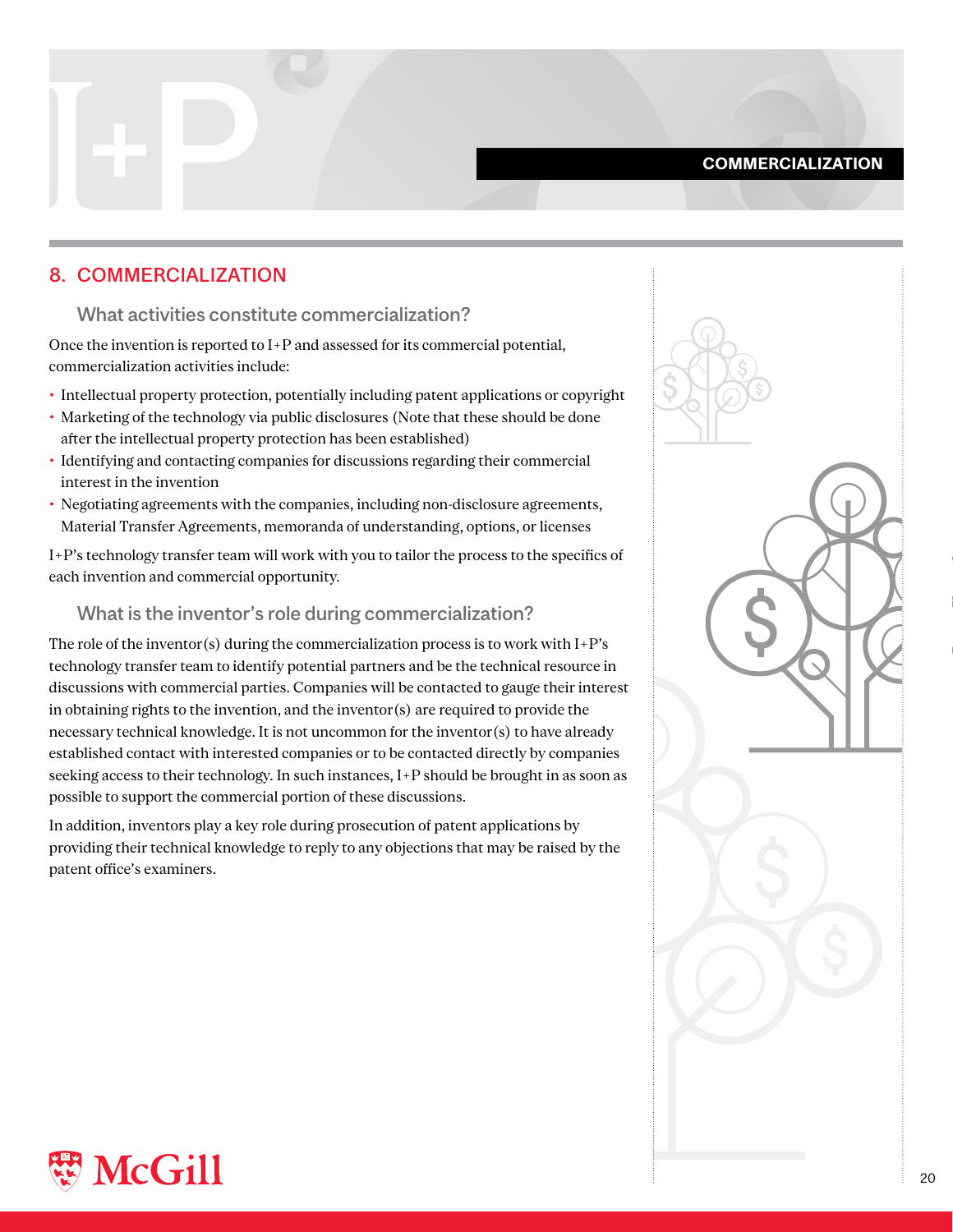#### **COMMERCIALIZATION**

# <span id="page-20-0"></span>What revenues are generated for McGill if commercialization is successful?

If an invention is licensed and provides financial returns for the company, revenue is generated for McGill and the inventor(s). These revenues are shared amongst the  $inventor(s)$  and McGill according to the  $Guidelines$  on the Application of the Policy on Inventions and Software. Examples of revenue streams include:

- A one-time licensing fee
- An annual licensing fee
- Annual royalties based on revenue or sales volumes, including a minimum annual royalty
- Milestone payments for achieving agreed-upon commercialization targets
- Equity (usually for a start-up, becomes revenue upon the sale of the company)

Note that the specific terms in a license agreement are negotiated on a case-by-case basis. There is no universal set of conditions that applies for all licenses, and some of these revenue streams may not be relevant or appropriate for the specific license. I+P's technology transfer team is best suited to determine appropriate licensing terms.

Please note that the University only distributes revenues to the inventor(s) once its costs specifically related to the protection, licensing, distribution, and administration of the invention or software are covered.

#### What are royalties and how do they work?

A royalty is a payment that is based on the revenues generated from product sales where the product makes use of the licensed invention. The royalty can be based on a percentage of net sales of the product or it can be a flat fee per unit sold. Royalties are calculated on a quarterly or annual basis and paid by the company licensing the invention to McGill; they are then divided between the inventors and McGill per the terms in the Guidelines on the Application of the Policy on Inventions and Software. The length of time that royalties are paid generally corresponds to the lifetime of the patent for the invention, but can also be for other fixed periods. All the terms related to royalty payments are defined as part of a license agreement, which is negotiated and signed by both McGill and the company.

What will happen to an invention if the start-up company or licensee is unsuccessful? Can the invention be licensed to another entity?

 $I+P$  ensures that the University has the right to terminate a license if the start-up company or licensee ceases operations or fails to perform per the agreed-upon terms in the agreement. In such instances, the invention is generally returned to McGill and we can license it to another entity.

# Can a patent be assigned by McGill to the company licensing the technology?

This is a common request from start-ups, who want the patents to be in the name of the company as the assignee. It is possible for McGill to assign the patent  $(s)$  to the company, but generally only after the start-up has shown solid financial backing and has generated a credible business plan with projected revenues.

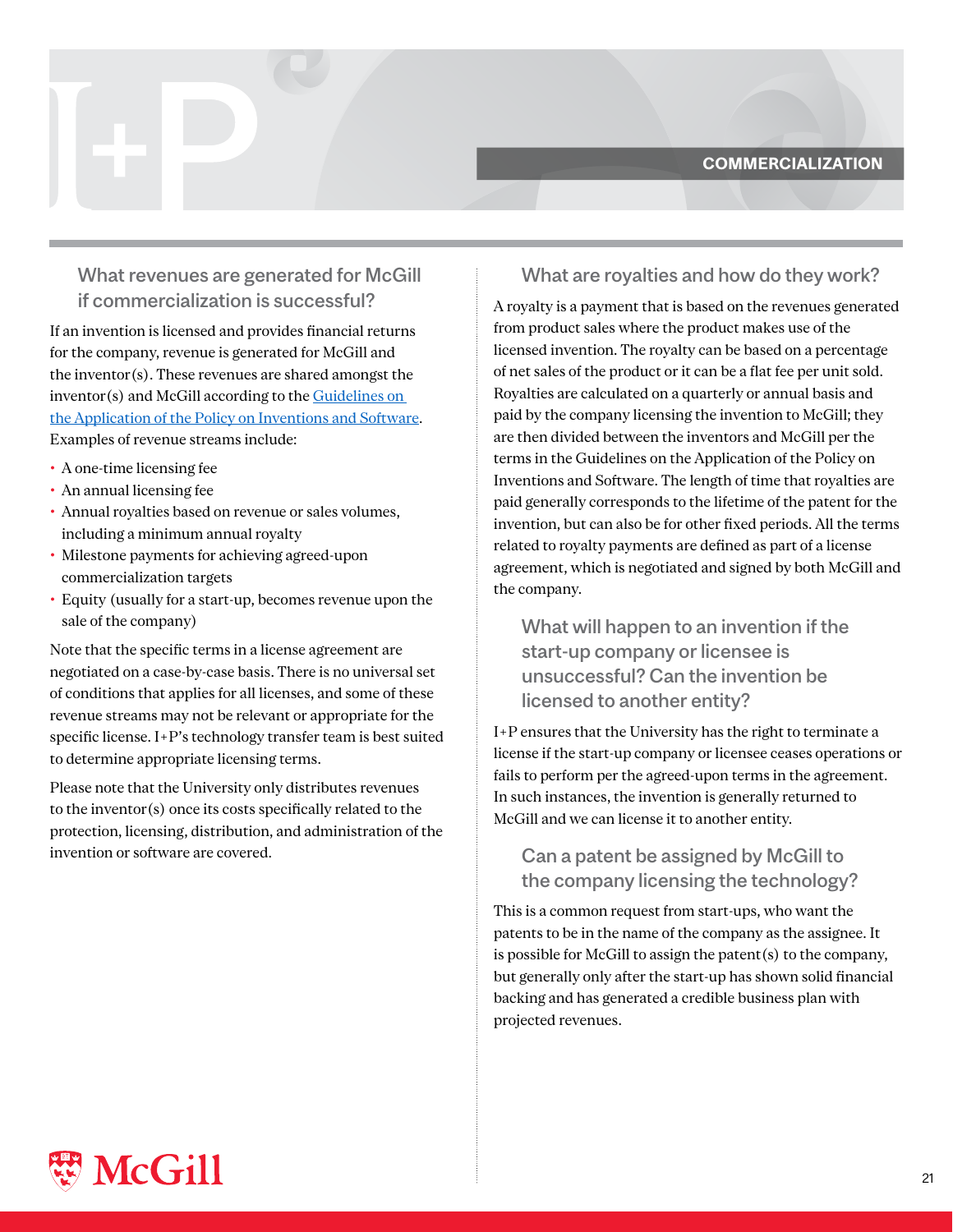#### **LAUNCHING A START-UP**

# <span id="page-21-0"></span>9. LAUNCHING A START-UP

#### Why create a start-up?

There are generally two paths for bringing new inventions to market: licensing to an existing company or creating a start-up. For many inventions, a commercial partner can be identified, making a licensing approach more appropriate. However, when the invention addresses an emerging market or is radically different from the existing solutions, forming a start-up may be the best approach.

Many inventors wish to launch a start-up to commercialize their technology. They are motivated by the opportunity to continue to work closely with their invention and/or their students, a desire to experience the adventure of running a start-up, a belief that their involvement is essential to the commercial success of the technology, and a wish to exert control over the direction of the technology development. Many of the graduate students who are inventors of the technology see being involved with a start-up as a viable career option and would like to bring their research to commercial reality. Such student inventors often make excellent Chief Technical Officers in the company.

#### Who decides whether to form a start-up?

While  $I+P$  can provide an opinion, ultimately the decision remains with the inventor(s).

# Where can I find information about support available from McGill and its partners for launching start-ups?

Apart from I+P, the Dobson Centre for Entrepreneurship is an excellent local resource for start-up mentoring and has potential funding opportunities through its competitions. For technology-based business concepts, the Faculty of Engineering offers the Engine Centre, which can provide funding and advice for prospective entrepreneurs. Several Faculties at McGill also have local initiatives to assist start-ups.

#### Where can I get funding?

There are a growing number of funding sources available for McGill entrepreneurs, through our Faculties and through our external partners. Check with I+P for some potential funding suggestions.



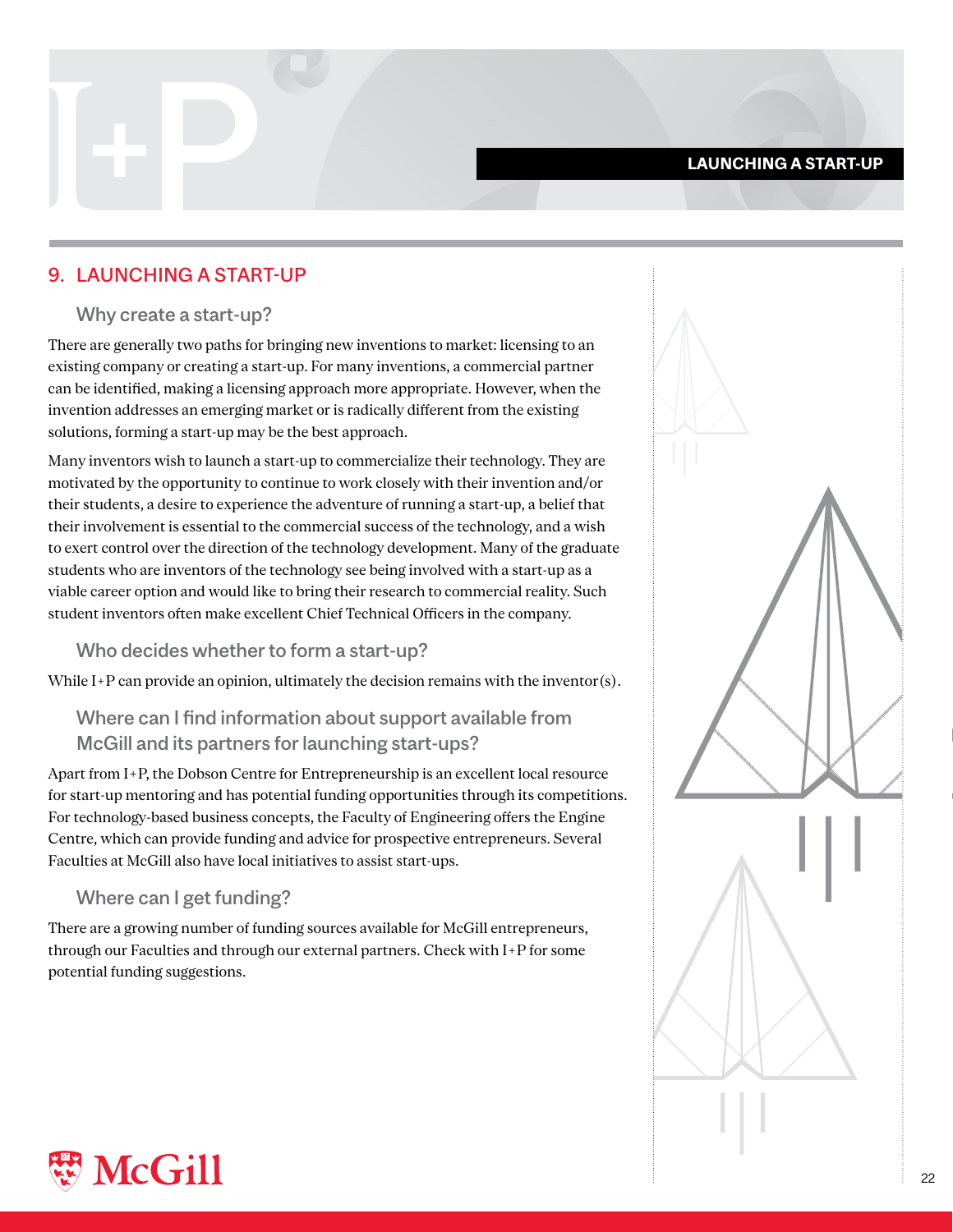#### **AGREEMENTS**

# <span id="page-22-0"></span>**10. AGREEMENTS**

The commercialization process is supported by numerous types of agreements. Some examples include Non-Disclosure Agreements (NDAs), also called Confidential Institutional Agreements (IIAs), option agreements and license agreements. Disclosure Agreements (CDAs), Material Transfer Agreements (MTAs), Inter-

#### What is a license agreement?

A license agreement is an agreement allowing a company to use your technology to make and sell a product. Regardless of whether the license is exclusive or non-exclusive, your right to use your technology in your research and teaching will always be preserved. The license describes the licensee's obligation to prosecute and maintain the patents, the process by which patent infringement will be managed, the milestones that the licensee is required to fulfill during the further development of the technology to a product, the conditions under which the agreement can be terminated, and the financial terms. Licenses can also outline research agreements where the aim is to develop the technology to a point where the resulting intellectual property may be included within the license agreement.

#### How is a licensee selected?

The TTM assigned to your invention will conduct market research to identify potential corporate partners. Inventors themselves are often a source of valuable information regarding industry contacts who may wish to become licensees. The two most important factors in determining whether the technology can be developed through a license is the licensee's access to capital to advance your technology and its commitment to generating a product based on your intellectual property. It is imperative that technologies that can benefit society reach the market and are not shelved by the company. Performance milestones and license maintenance fees are designed to incentivize licensees to develop the technology into a product as swiftly as possible.

#### How are most licensees found?

Potential licensees can be identified during  $I+P'$ s evaluation process through market research and patent analyses. Potential licensees are often identified at meetings, trade shows or conferences. In many instances, it is the inventor who identifies appropriate licensees.



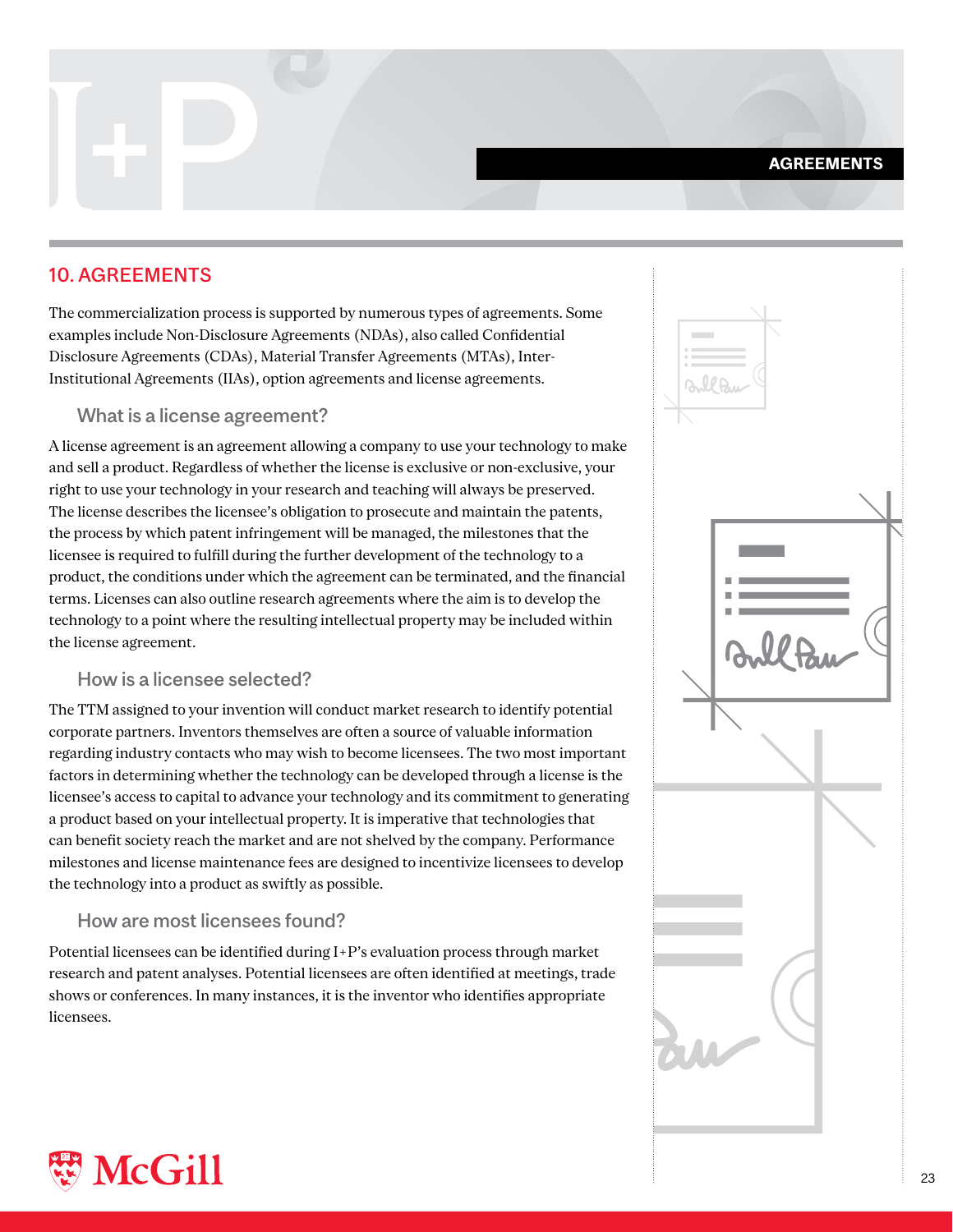#### **AGREEMENTS**

# <span id="page-23-0"></span>What can I expect to gain if my IP is licensed?

If a licensed technology requires further research, the licensee might engage the inventor in sponsored or contract research and project-related consulting. As soon as the license generates revenues and all commercialization costs are recovered, the inventor(s) will receive payments from McGill based on the terms negotiated in the agreement and the distribution rules provided in the Guidelines on the Application of the Policy on Inventions and Software and the relevant Report of Invention.

#### What is an option and how does it work?

Often as a first step before licensing a technology, a company will sign an "option" to license the technology. An option gives the company a time-restricted right to explore the technology and subsequently negotiate the terms of a license. The technology cannot be offered to any other potential licensee during the term of the option agreement.

# What is the relationship between an inventor and a licensee. and how much of my time will it require?

The relationship between an inventor and the licensee depends on the maturity of the technology at the time of the license and the interest of the inventor. The more research and development that must be completed before the technology is ready to take to market, the more involved the inventor is likely to be with the licensee, through consulting engagements or research contracts. Students and post-doctoral fellows who are co-inventors can also be hired by the licensee to continue work on the invention to bring it to market.

#### How does I+P market my invention to potential licensees?

A non-confidential summary of your technology is posted on the I+P website, uploaded to licensing and collaboration websites, or presented at relevant conferences with a focus on technology commercialization. As an inventor, you can also assist with the marketing process by identifying corporate scientists at conferences, and collecting contact information from their business development colleagues so that  $I+P$  can follow up.